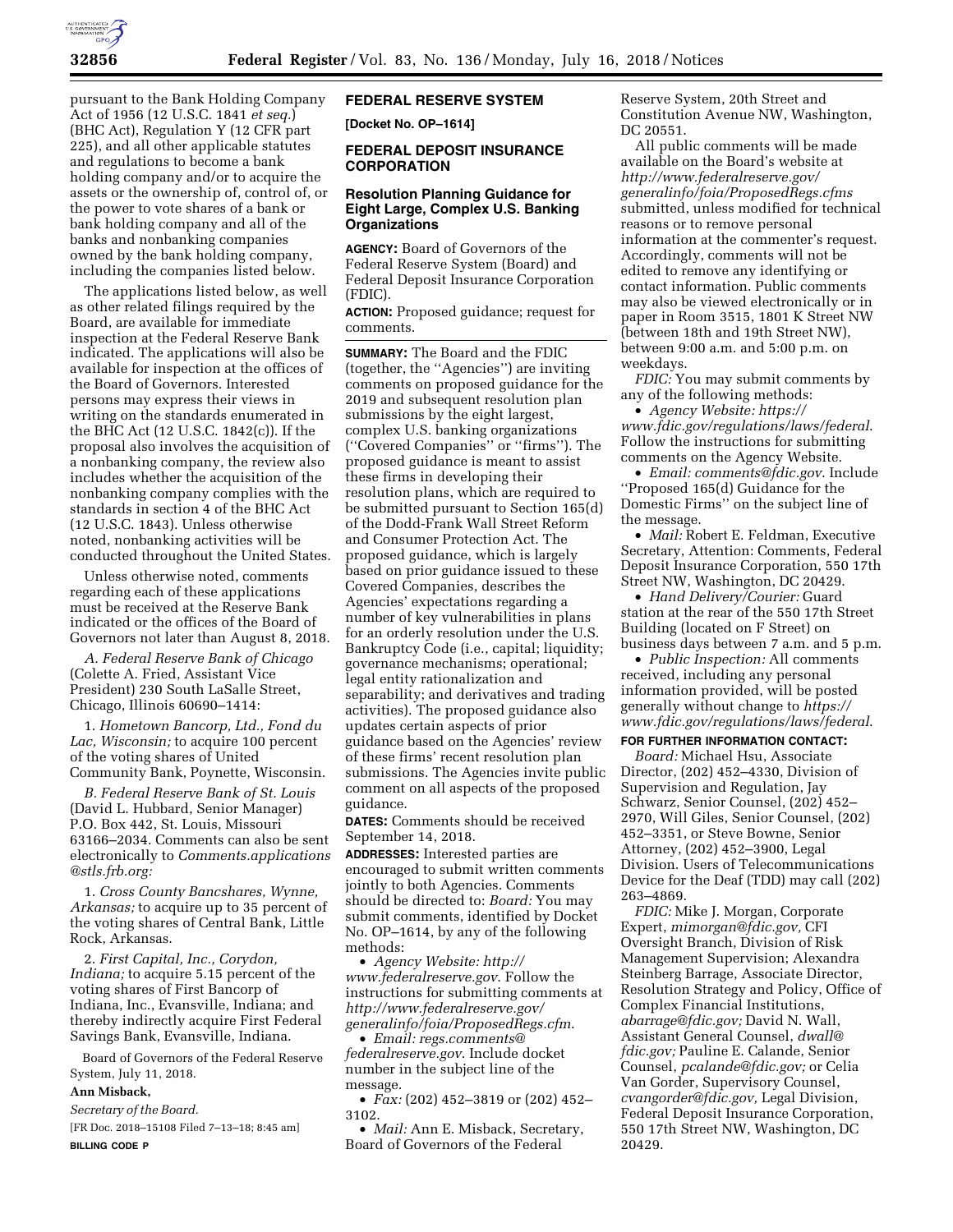## **SUPPLEMENTARY INFORMATION:**

### **I. Background**

Section 165(d) of the Dodd-Frank Wall Street Reform and Consumer Protection Act (12 U.S.C. 5365(d)) and the jointly issued implementing regulation, 12 CFR part 243 and 12 CFR part 381 (''the Rule''), requires certain financial companies to report periodically to the Board and the FDIC their plans for rapid and orderly resolution under the U.S. Bankruptcy Code in the event of material financial distress or failure.

Among other requirements, the Rule requires each financial company's resolution plan to include a strategic analysis of the plan's components, a description of the range of specific actions the company proposes to take in resolution, and a description of the company's organizational structure, material entities and interconnections and interdependencies. The Rule also requires that resolution plans include a confidential section that contains confidential supervisory and proprietary information submitted to the Board and the FDIC (together, the ''Agencies''), and a section that the Agencies make available to the public. Public sections of resolution plans can be found on the Agencies' websites.1

# *Objectives of the Resolution Planning Process*

The goal of the Dodd-Frank Act resolution planning process is to help ensure that a firm's failure would not have serious adverse effects on financial stability in the United States. Specifically, the resolution planning process requires firms to demonstrate that they have adequately assessed the challenges that their structure and business activities pose to resolution and that they have taken action to address those issues. Management should also consider resolvability as part of day-to-day decision making, particularly those related to structure, business activities, capital and liquidity allocation, and governance. In addition, firms are expected to maintain a meaningful set of options for selling operations and business lines to generate resources and to allow for restructuring under stress, including through the sale or wind down of discrete businesses that could further minimize the direct impact of distress or failure on the broader financial system. While these measures cannot guarantee

that a firm's resolution would be simple or smoothly executed, these preparations can help ensure that the firm could be resolved under bankruptcy without government support or imperiling the broader financial system.

The Rule describes an iterative process aimed at strengthening the resolution planning capabilities of each financial institution. With respect to the eight largest, complex U.S. banking organizations (''Covered Companies'' or "firms"),<sup>2</sup> the Agencies have previously provided guidance and other feedback.3 In general, the feedback was intended to assist firms in their development of future resolution plan submissions and to provide additional clarity with respect to the expectations against which the Agencies will evaluate the resolution plan submissions. The Agencies are now proposing to update aspects of prior guidance based on the Agencies' review of the firms' recent resolution plan submissions.4 The Agencies reviewed the 2017 Plans and issued a letter to each firm indicating that it had taken important steps to enhance its resolvability and facilitate its orderly resolution in bankruptcy.5 As a result of those reviews and following the Agencies' joint decisions in December 2017, the Agencies identified four areas where more work may need to be done to improve the resolvability of the firms.6 As described below, the Agencies are proposing updates to two

3This includes *Guidance for 2013 § 165(d) Annual Resolution Plan Submissions by Domestic Covered Companies that Submitted Initial Resolution Plans in 2012;* detailed guidance and firm-specific feedback in August 2014 and February 2015 for the development of firms' 2015 resolution plan submissions; and *Guidance for 2017 § 165(d) Annual Resolution Plan Submissions by Domestic Covered Companies that Submitted Resolution Plans in July 2015,* including the frequently asked questions that were published in response to the Guidance for the 2017 Plan Submissions (taken together, ''prior guidance'').

4Each firm's resolution strategy is designed to have the parent company recapitalize and provide liquidity resources to its material entity subsidiaries prior to entering bankruptcy proceedings. This strategy calls for material entities to be provided with sufficient capital and liquidity resources to allow them to avoid multiple competing insolvencies and maintain continuity of operations throughout resolution.

5*See* Letters dated December 19, 2017, from the Board and FDIC to Bank of America Corporation, The Bank of New York Mellon Corporation, Citigroup Inc., the Goldman Sachs Group, Inc., JPMorgan Chase & Co., Morgan Stanley, State Street Corporation and Wells Fargo & Company, *available at [https://www.federalreserve.gov/supervisionreg/](https://www.federalreserve.gov/supervisionreg/resolution-plans.htm) [resolution-plans.htm.](https://www.federalreserve.gov/supervisionreg/resolution-plans.htm)*  6 *Id.* 

areas of the guidance regarding payment, clearing, and settlement services and derivatives and trading activities. The Agencies intend to provide additional information on the two other areas: Intra-group liquidity and internal loss absorbing capacity. The Agencies invite public comment on all aspects of the proposed guidance.

### **II. Overview of the Proposed Guidance**

The proposed guidance is organized into six substantive areas, consistent with the guidance the Agencies provided to Covered Companies in April 2016 to assist in the development of their 2017 resolution plans, *Guidance for 2017 § 165(d) Annual Resolution Plan Submissions by Domestic Covered Companies that Submitted Resolution Plans in July 2015* (''2016 Guidance'').7 These areas are:

- 1. Capital
- 2. Liquidity
- 3. Governance mechanisms
- 4. Operational
- 5. Legal entity rationalization and separability

6. Derivatives and trading activities Each area is important to firms in resolution as each plays a part in helping to ensure that the firm can be resolved in an orderly manner. The guidance would describe the Agencies' expectations for each of these areas.

The proposed guidance is largely consistent with the 2016 Guidance, which the Covered Companies used to develop their 2017 resolution plan submissions. Accordingly, the firms have already incorporated significant aspects of the proposed guidance into their resolution planning. The proposal would update the derivatives and trading activities (DER), and payment, clearing, and settlement activities (PCS) areas of the 2016 Guidance based on the Agencies' review of the Covered Companies' 2017 plans. It would also make minor clarifications to certain areas of the 2016 Guidance. In general, the proposed revisions to the guidance are intended to streamline the firms' submissions and to provide additional clarity. The proposed guidance is not meant to limit firms' consideration of additional vulnerabilities or obstacles that might arise based on a firm's particular structure, operations, or resolution strategy and that should be factored into the firm's submission.

*Capital:* The ability to provide sufficient capital to material entities without disruption from creditors is

<sup>&</sup>lt;sup>1</sup> See the public sections of resolution plans submitted to the Agencies at *[www.federalreserve.gov/bankinforeg/](http://www.federalreserve.gov/bankinforeg/resolutionplans.htm)* 

*[resolutionplans.htm](http://www.federalreserve.gov/bankinforeg/resolutionplans.htm)* and *[www.fdic.gov/regulations/](http://www.fdic.gov/regulations/reform/resplans/) [reform/resplans/.](http://www.fdic.gov/regulations/reform/resplans/)* 

 $^{\rm 2}$  Bank of America Corporation, The Bank of New York Mellon Corporation, Citigroup Inc., the Goldman Sachs Group, Inc., JPMorgan Chase & Co., Morgan Stanley, State Street Corporation and Wells Fargo & Company.

<sup>7</sup>*Available at: [https://www.federalreserve.gov/](https://www.federalreserve.gov/newsevents/pressreleases/files/bcreg20160413a1.pdf)  [newsevents/pressreleases/files/](https://www.federalreserve.gov/newsevents/pressreleases/files/bcreg20160413a1.pdf)  [bcreg20160413a1.pdf a](https://www.federalreserve.gov/newsevents/pressreleases/files/bcreg20160413a1.pdf)nd at [https://www.fdic.gov/](https://www.fdic.gov/news/news/press/2016/pr16031b.pdf)  [news/news/press/2016/pr16031b.pdf.](https://www.fdic.gov/news/news/press/2016/pr16031b.pdf)*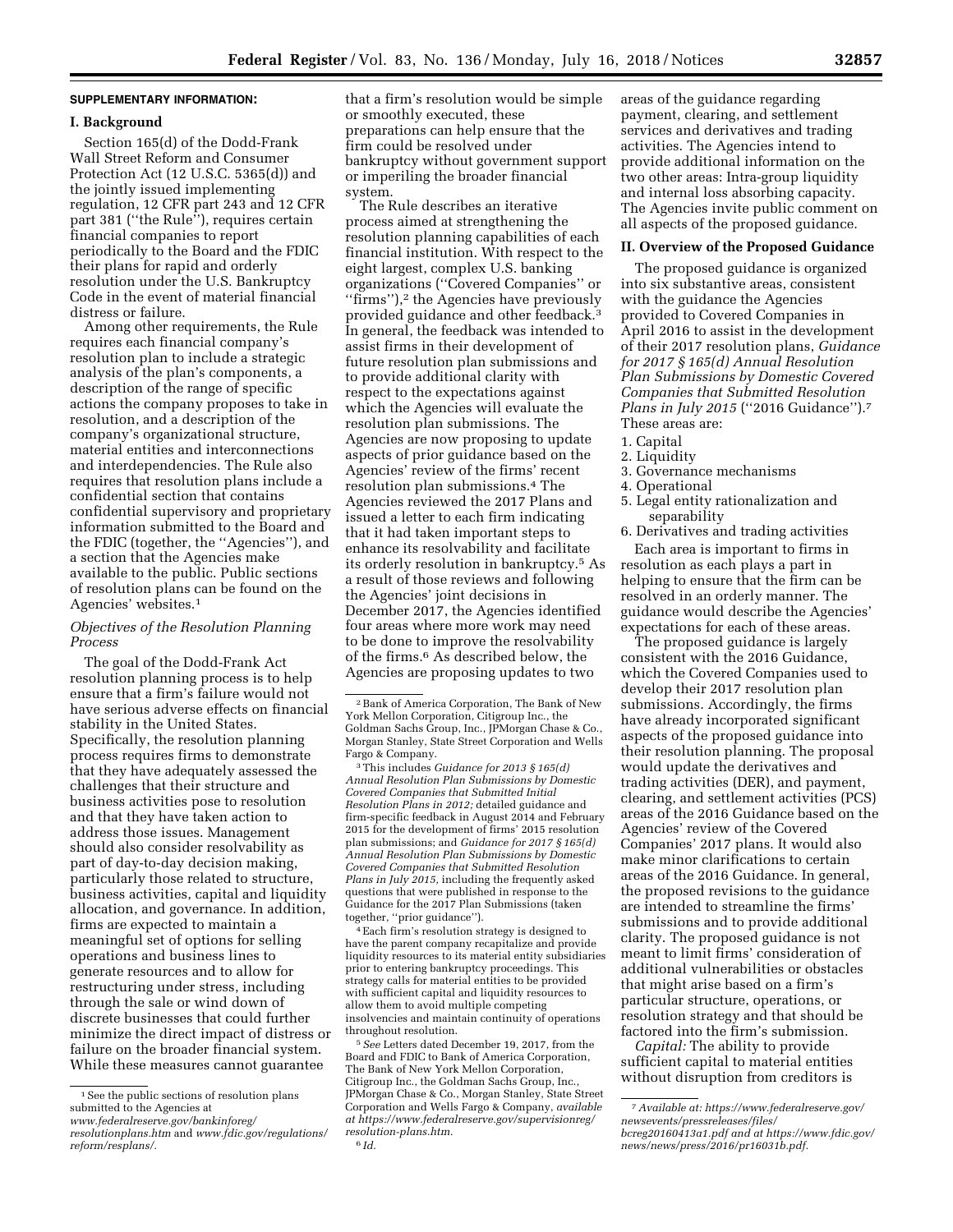important in order to ensure that material entities can continue to provide critical services and maintain critical operations as the firm is resolved. The proposal describes expectations concerning the appropriate positioning of capital and other loss-absorbing instruments (e.g., debt that the parent may forgive or convert to equity) among the material entities within the firm (resolution capital adequacy and positioning or RCAP). The proposal also describes expectations regarding a methodology for periodically estimating the amount of capital that may be needed to support each material entity after the bankruptcy filing (resolution capital execution need or RCEN).

*Liquidity:* A firm's ability to reliably estimate and meet its liquidity needs prior to, and in, resolution is important to the execution of a Covered Company's resolution strategy in that it enables the firm to respond quickly to demands from stakeholders and counterparties, including regulatory authorities in other jurisdictions and financial market utilities. Maintaining sufficient and appropriately-positioned liquidity also allows the subsidiaries to continue to operate while the firm is being resolved in accordance with the firm's preferred resolution strategy.8

*Governance Mechanisms:* An adequate governance structure with triggers capable of identifying the onset of financial stress events is important to ensure that there is sufficient time to allow firms to prepare for resolution, and to ensure the timely execution of their preferred resolution strategies. The governance mechanism section proposes expectations that firms have playbooks that detail the board and senior management actions necessary to execute the firm's preferred strategy. In addition, the proposal describes expectations that firms have triggers that are linked to specific actions outlined in these playbooks to ensure the timely escalation of information to senior management and the board, to address the successful recapitalization of subsidiaries prior to the parent's bankruptcy to the extent called for by the firm's preferred resolution strategy, and to address how the firm would ensure the timely execution of a bankruptcy filing. The proposal also describes the expectations that firms identify and analyze potential legal challenges to the provision of capital

and liquidity to subsidiaries that would precede the parent's bankruptcy filing, and any defenses and mitigants to such challenges. In addition, the proposal describes expectations that firms incorporate any developments from this analysis in their governance playbooks.

*Legal entity rationalization and separability:* It is important that firms maintain a structure that facilitates orderly resolution. To achieve this, the proposal states that a firm should develop criteria supporting the preferred resolution strategy and integrate them into day-to-day decision making processes. The criteria would be expected to consider the best alignment of legal entities and business lines and facilitate resolvability as a firm's activities, technology, business models, or geographic footprint change over time. In addition, the proposed guidance provides that the firm should identify discrete and actionable operations that could be sold or transferred in resolution to provide meaningful optionality for the resolution strategy under a range of potential failure scenarios.

*Operational:* The development and maintenance of operational capabilities is important to support and enable execution of a firm's preferred resolution strategy, including providing for the continuation of critical operations and preventing or mitigating adverse impacts on U.S. financial stability. The proposed operational capabilities include:

Possessing fully developed capabilities related to managing, identifying, and valuing the collateral that is received from, and posted to, external parties and its affiliates;

Having management information systems that readily produce key data on financial resources and positions on a legal entity basis, and that ensure data integrity and reliability;

Developing a clear set of actions to be taken to maintain payment, clearing and settlement activities and to maintain access to financial market utilities, as further discussed below; and

Maintaining an actionable plan to ensure the continuity of all of the shared and outsourced services that their critical operations rely on.

In addition, the proposed guidance provides that a firm should analyze and address legal issues that may arise in connection with emergency motions the firm anticipates filing at the outset of its bankruptcy case seeking relief needed to pursue its preferred resolution strategy, including legal precedent and evidentiary support the firm expects to provide in support of such motions, key

regulatory actions, and contingency arrangements.

*Derivatives and trading activities:* It is important that a firm's derivatives and trading activities can be stabilized and de-risked during resolution without causing significant market disruption. As such, firms should have capabilities to identify and mitigate the risks associated with their derivatives and trading activities and with the implementation of their preferred strategies, as further discussed below.

*Question 1: Do the topics in the proposed guidance discussed above represent the key vulnerabilities of the Covered Companies in resolution? If not, what key vulnerabilities are not captured?* 

# **III. Proposed Changes to Prior Guidance**

In addition to making some clarifications, this proposal differs from prior guidance in that it reflects enhancements informed by the Agencies' review of the Covered Companies 2017 plans in the areas of DER and PCS.

The following description summarizes the changes relative to the topics outlined in the 2016 Guidance to which the Agencies are seeking comment and, where relevant, provides additional detail:

### *Operational: Payment, Clearing, and Settlement Activities*

The provision of PCS by firms, financial market utilities (FMUs), and agent banks is an essential component of the U.S. financial system, and maintaining the continuity of PCS services is important for the orderly resolution of firms. Prior guidance from the Agencies indicated that a firm's resolution plan submissions should describe arrangements to facilitate continued access to PCS services through the firm's resolution.

Based upon recent resolution plan submissions and the Agencies' engagement with the firms, the Agencies believe that the firms have developed capabilities to identify and consider the risks associated with continuity of access to PCS services in resolution. All of the firms described methodologies to identify key FMUs and agent banks based on quantitative and qualitative criteria and included playbooks for identified key FMUs or agent banks. These playbooks described potential adverse actions that could be taken by the FMU or agent bank, described possible contingency arrangements, and discussed the operational and financial impacts of such actions or arrangements, all of which were

<sup>8</sup>The Agencies are currently taking steps to better understand the purpose and treatment of the firms' inter-affiliate transactions. The Agencies do not expect the firms to make major changes to their RLAP and RLEN models until after the Agencies have completed this review and provided further feedback.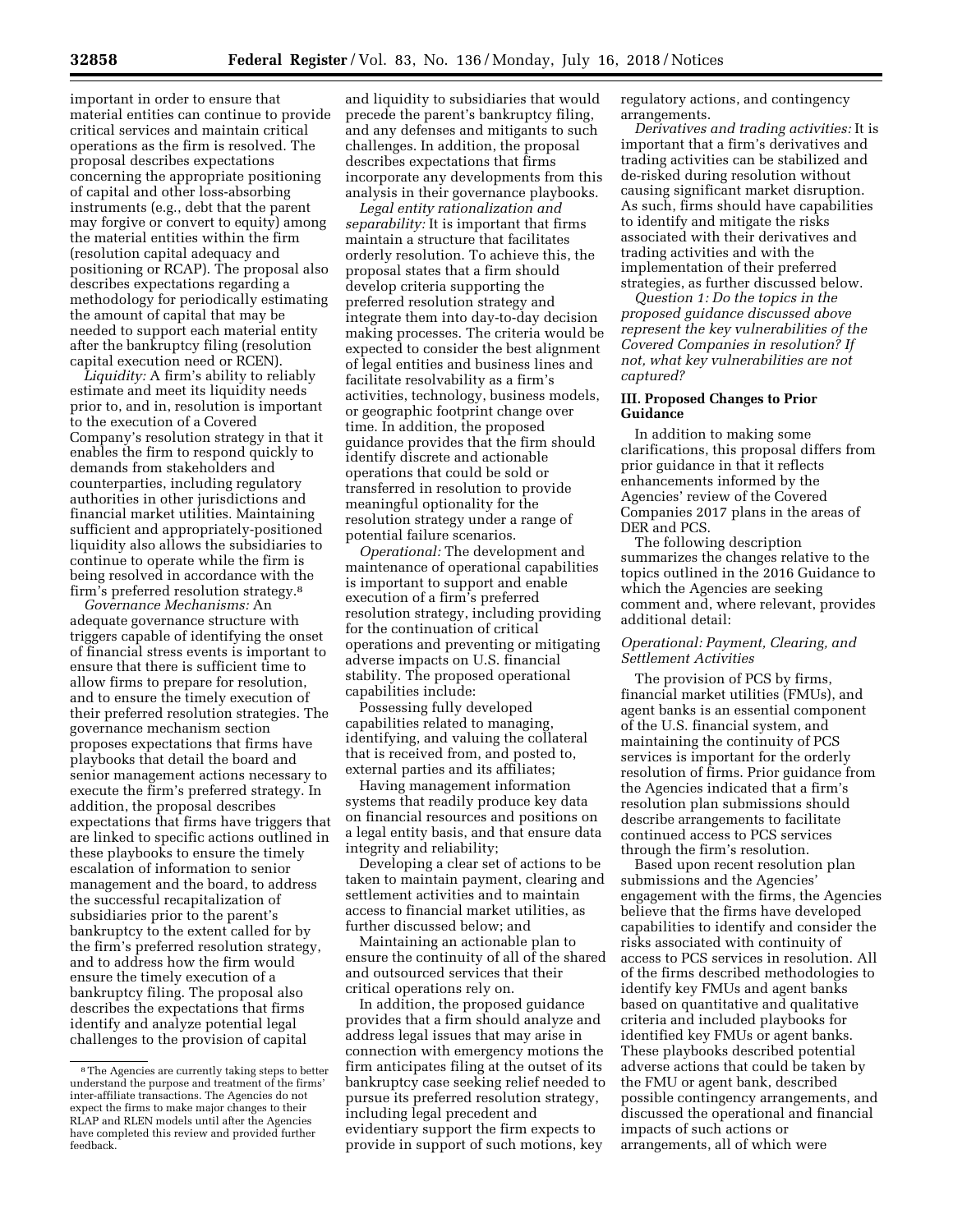enhanced by the firms' direct communications with these FMUs and agent banks. The proposed PCS guidance clarifies the expectations of the Agencies with respect to a firm's capabilities to maintain continued access to PCS services through a framework. Considering the firms' earlier resolution plan submissions, the firms have the methodologies and capabilities in place to address these expectations.

*Framework.* The proposal states that firms should demonstrate capabilities for maintaining continued access to PCS services through a framework that incorporates the identification of key clients,9 FMUs, and agent banks, using both quantitative 10 and qualitative criteria, and the development of a playbook for each key FMU and agent bank. The proposed guidance builds upon existing guidance by specifying that the framework should consider key clients (which may include affiliates of the firm) and agent banks. The Agencies note that, although the existing guidance did not expressly suggest the identification of key agent banks and playbooks for such agent banks, the firms considered agent bank relationships and each provided a playbook for at least one key agent bank in its most recent resolution plan submission. Because agent bank relationships may essentially replicate PCS services provided by FMUs, the Agencies propose to revise the PCS guidance to include the identification and development of playbooks for key agent banks.

In applying the framework, the firm would be expected to consider its role as a user and/or a provider of PCS services. The proposal refers to a user of PCS services as a firm that accesses the services of an FMU through its own membership in that FMU or through the membership of another firm that provides PCS services on an agency basis. A firm is a provider of PCS services under the proposed guidance if it provides its clients with access to an FMU or agent bank through the firm's membership in or relationship with that service provider. A firm also would be a provider if it delivers PCS services critical to a client through the firm's

own operations in a manner similar to an FMU.

The proposal provides that a firm's framework should take into account the various relationships the firm and its key clients have with those key FMUs and agent banks by providing a mapping of material entities, critical operations, core business lines, and key clients to key FMUs and agent banks. This framework would be expected to consider both direct relationships (e.g., firm's direct membership in the FMU, firm provides key clients with critical PCS services through its own operations, firm's contractual relationship with an agent bank) and indirect relationships (e.g., firm provides its clients with access to the relevant FMU or agent bank through the firm's membership in or relationship with that FMU or agent bank).

By developing and evaluating these activities and relationships through a framework that incorporates the elements above, a firm should be able to consider the issue of maintaining continuity of PCS services in a systematic manner.

*Question 2: Is the guidance sufficiently clear with respect to the following concepts: Scope of PCS services, user vs. provider, direct vs. indirect relationships? What additional clarifications or alternatives concerning the proposed framework or its elements, if any, should the Agencies consider? For instance, would further examples of ways that firms may act as provider of PCS services be useful? Should the Agencies consider further distinguishing between providers based on the type of PCS service they provide?* 

*Playbooks for Continued Access to PCS Services.* Firms also would be expected to provide a playbook for each key FMU and agent bank that addresses financial considerations and includes operational detail that would assist the firm in maintaining continued access to PCS services for itself and its clients in stress and in resolution. Under the proposal, each key FMU and agent bank playbook would be expected to provide analysis of the financial and operational impact to the firm's material entities and key clients due to a loss of access to the FMU or agent bank. Each playbook also should discuss any possible alternative arrangements that would allow the firm and its key clients to maintain continued access to PCS services in resolution. However, the firm is not expected to incorporate a scenario in which it loses FMU or agent bank access into its preferred resolution strategy or its RLEN/RCEN estimates.

Firms communicated with key FMUs and agent banks in preparing their most

recent resolution plan submissions and indicated that such communication was helpful in refining their analysis concerning potential adverse actions and contingency arrangements. Firms would be expected to continue to engage with key FMUs, agent banks, and clients, and playbooks would be expected to reflect any feedback received during such ongoing outreach. Firms are encouraged to continue engaging with each other, key FMUs and agent banks, and other stakeholders to identify possible initiatives or additional ways to support continued access to PCS services.

The proposed guidance differentiates the type of information to be included in a firm's key FMU and agent bank playbooks based on whether a firm is a user of PCS services with respect to that FMU or agent bank, a provider of PCS services with respect to that FMU or agent bank, or both. To the extent a firm is both a user and a provider of PCS services with respect to a particular FMU or agent bank, the firm would be expected to provide the described content for both users and providers of PCS services. A firm would be able to do so either in the same playbook or in separate playbooks included in its resolution plan submission.

*Content related to Users of PCS Services.* Under the proposal, each playbook for an individual FMU or agent bank should include, at a minimum, a description of the firm's relationship as a user with the key FMU or agent bank and an identification and mapping of PCS services to the associated material entities, critical operations, and core business lines that use those PCS services, as well as a discussion of the potential range of adverse actions that could be taken by that key FMU or agent bank in a period of stress for the firm or upon the firm's resolution.11 Playbooks submitted as part of the firms' most recent resolution plan submissions mapped the PCS services provided to material entities, critical operations, and core business lines at a fairly granular level, which enhanced the utility of these playbooks.

In discussing the potential range of adverse actions that a key FMU or agent bank could take, each playbook would be expected to address the operational and financial impact of such actions on each material entity and discuss contingency arrangements that the firm may initiate in response to such actions by the key FMU or key agent bank. Operational impacts may include effects

 $^9\,\mathrm{A}$  client is an individual or entity, including affiliates of the firm, that relies upon continued access to the firm's PCS services and any related credit or liquidity offered in connection with those services. As a result, key clients may not necessarily be limited to wholesale clients.

<sup>10</sup>Examples of quantitative criteria include not only the aggregate volumes and values of all transactions processed through an FMU but also assets under custody with an agent bank, the value of cash and securities settled through an agent bank, and extensions of intraday credit.

<sup>11</sup>Potential adverse actions may include increased collateral and margin requirements and enhanced reporting and monitoring.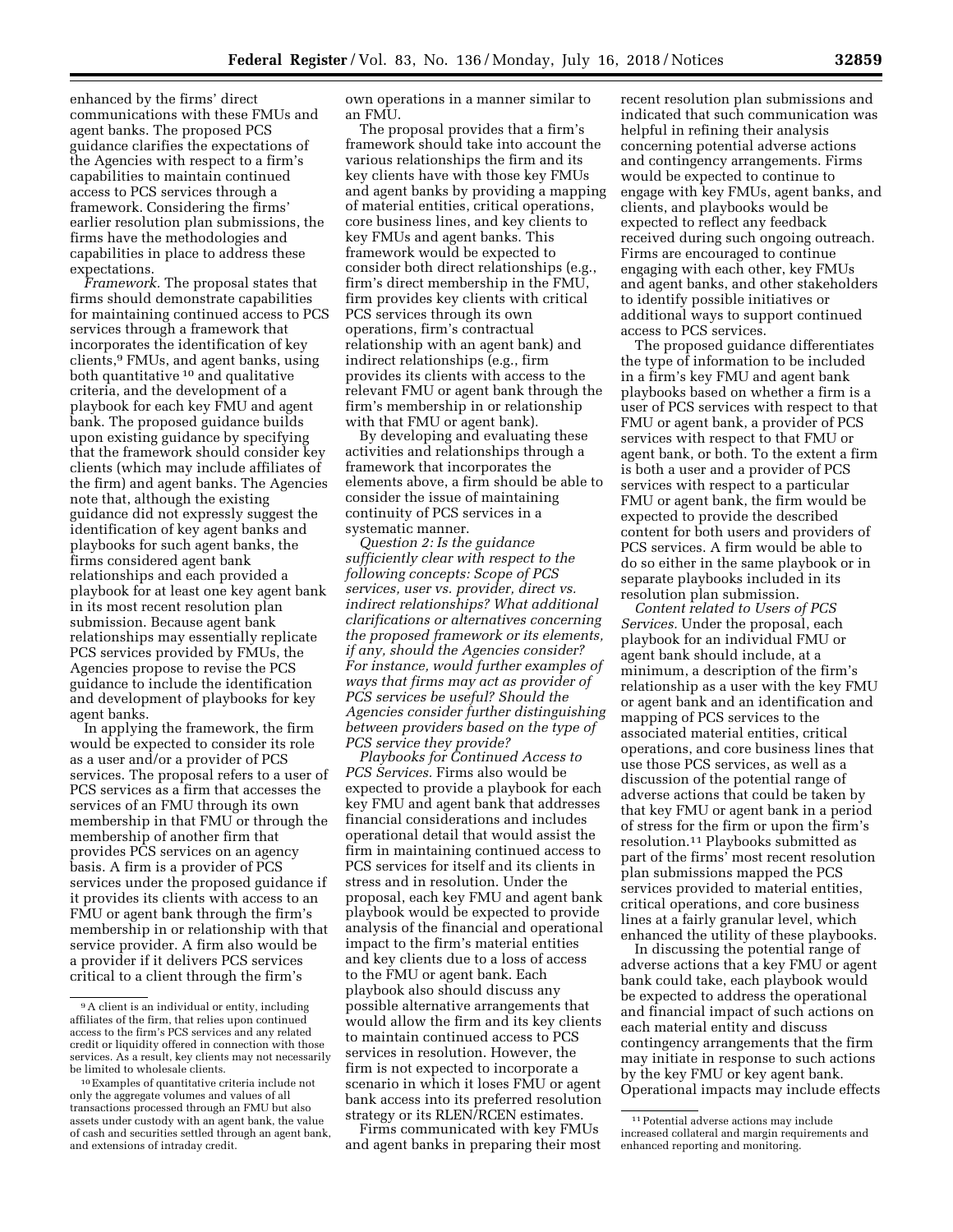on governance mechanisms or resource allocation (including human resources), as well as any expected enhanced communication with key stakeholders (*e.g.,* regulators, FMUs and agent banks). Financial impacts may include those directly associated with liquidity or any additional costs incurred by the firm as a result of such adverse actions and contingency arrangements. The proposed PCS guidance specifies that each playbook should discuss PCSrelated liquidity sources and uses in business-as-usual (BAU), in stress, and in the resolution period. Each firm would be expected to determine the relevant measurement points, and this information would be presented by currency type (with U.S. dollar equivalent) and by material entity. Each playbook also would be expected to describe any account features that might restrict the firm's ready access to its intraday liquidity sources, the firm's ability to control intraday liquidity outflows, and the firm's capabilities to identify and prioritize time-specific payments.

*Content related to Providers of PCS Services.* Under the proposal, a firm that is a direct or indirect provider of PCS services would be expected to identify key clients that rely upon PCS services provided by the firm in its playbook for the relevant FMU or agent bank. Playbooks would be expected to describe the scale and manner in which the firm's material entities, critical operations, and core business lines provide PCS services and any related credit or liquidity offered by the firm in connection with such services. Similar to the playbook content expected of users of PCS services, each playbook would be expected to include a mapping of the PCS services provided to each material entity, critical operation, core business line, and key clients. In the case where a firm is a provider of PCS services through its own operations, the firm would expected to produce a playbook for the material entity that provides those services, and the playbook would focus on continuity of access for its key clients.

The proposal states that playbooks should discuss the potential range of contingency arrangements available to the firm to minimize disruption to its provision of PCS services to its clients and the financial and operational impacts of such arrangements. Contingency arrangements may include viable transfer of client activity and any related assets or any alternative arrangements that would allow the firm's key clients to maintain continued access to critical PCS services. The playbook also would be expected to

describe the range of contingency actions that the firm may take concerning its provision of intraday credit to key clients and to provide analysis quantifying the potential liquidity that the firm could generate by taking each such action in stress and in the resolution period. To the extent a firm would not take any such actions as part of its preferred resolution strategy, the firm would be expected to describe its reasons for not taking any contingency action.

Under the proposal, a firm should communicate the potential impacts of implementation of any identified contingency arrangements or alternatives to its key clients, and playbooks should describe the firm's methodology for determining whether it should provide any additional communication to some or all key clients (*e.g.,* due to the client's usage of that access and/or related extensions of credit), as well as the expected timing and form of such communication. The Agencies note that in their most recent submissions, all of the firms addressed the issue of client communications and provided descriptions of planned or existing client communications, with some firms submitting specific samples of such communication. Firms would be expected to consider any benefit of communicating this information in multiple forms (*e.g.,* verbal, written) and at multiple time periods (*e.g.,* BAU, stress, some point in time in advance of taking contingency actions) in order to provide adequate notice to key clients of the action and the potential impact on the client of that action. In making decisions concerning communications to its key clients, the proposal states that firms also should consider any benefit of tailoring communications to different subsets of clients (*e.g.,* based on different levels of activity or credit usage) in form, timing, or both. Playbooks may include sample client contracts or agreements containing provisions related to the firm's provision of intraday credit or liquidity.12 Such sample contracts or agreements may be particularly important to the extent that the firm believes those documents sufficiently convey to clients the contingency arrangements available to the firm and the potential impacts of implementing such contingency arrangements.

*Question 3: Are the Agencies' expectations with respect to playbook content for firms that are users or* 

*providers (or both) of PCS services sufficiently clear? What additional clarifications, alternatives, or additional information, if any, should the Agencies consider?* 

*Question 4: Should the guidance indicate that providers of PCS activities are expected to expressly consider particular contingency arrangements (e.g., methods to transfer client activity to other firms with whom the clients have relationships, alternate agent bank relationships)? Should the guidance also indicate that firms should expressly consider particular actions they may take concerning the provision of intraday credit to affiliate and thirdparty clients, such as requiring prefunding? If so, what particular actions should these firms address?* 

*Question 5: Specifically for users of PCS activities, should the guidance indicate that firms are expected to expressly include particular PCS-related liquidity sources and uses such as client pre-funding, or specific abilities to control intraday liquidity inflows and outflows (e.g., throttling or prioritizing of payments)? If so, what particular sources and uses should firms be expected to include?* 

*Question 6: Specifically for providers of PCS services are the Agencies' expectations concerning a firm's communication to its key clients (including affiliates as applicable) of the potential impacts of implementation of identified contingency arrangements sufficiently clear? What additional clarifications, if any, should the Agencies consider? Should the Agencies expect firms to communicate this information at specific times or in specific formats?* 

### *Derivatives and Trading Activities*

This section of the proposed guidance is intended to explain expectations for Bank of America Corporation, Citigroup Inc., The Goldman Sachs Group, Inc., JP Morgan Chase & Co., Morgan Stanley, and Wells Fargo & Company (each, a ''dealer firm'').13

The size, scope, complexity, and opacity of a firm's global derivatives and trading activities may present

<sup>12</sup> If these sample client contracts or agreements are included separately as part of the firm's resolution plan submission, they may be incorporated into the playbook by reference.

 $^{\rm 13}$  Dealer firms share many quantitative and qualitative characteristics. For example, each dealer firm is a Covered Company that (as of December 31, 2017) (i) has total derivatives notional values greater than \$5 trillion, (ii) has global gross market value of derivatives greater than \$20 billion, (iii) has a sum of global trading assets and trading liabilities greater than \$110 billion (each on the basis of a 3-year rolling average), (iv) is subject to the GSIB Surcharge and all components of the CCAR quantitative assessment (*i.e.,* global market shock and counterparty default scenario components), and  $\overline{(v)}$  is parent to a designated primary dealer.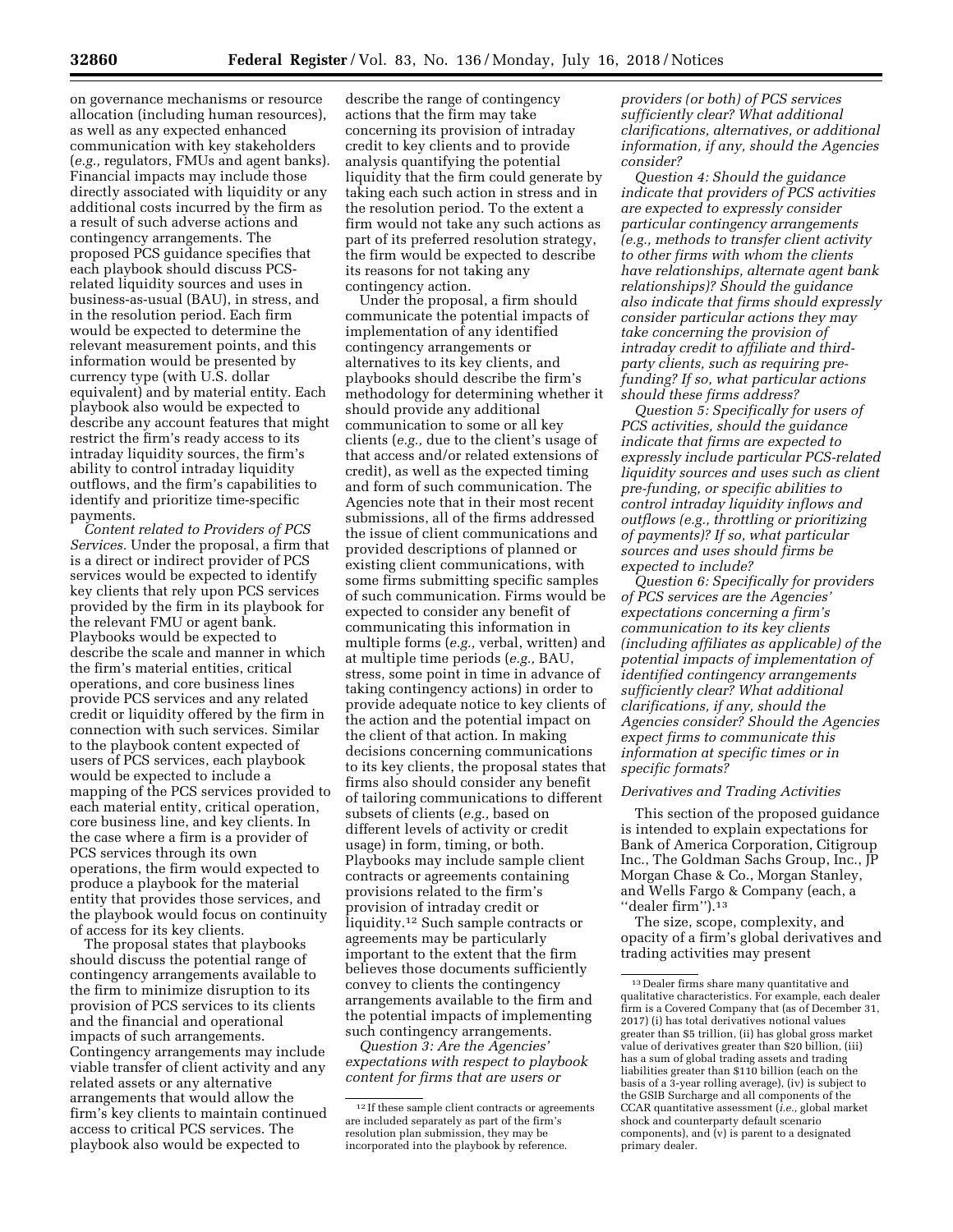significant risk to resolvability. To facilitate an orderly resolution, a dealer firm should be able to demonstrate the ability to stabilize and de-risk its derivatives and trading activities during resolution without posing a threat to U.S. financial stability. Therefore, dealer firms have developed capabilities to identify and mitigate the risks associated with their derivatives and trading activities and with the implementation of their preferred resolution strategies. These capabilities seek to facilitate a dealer firm's planning, preparedness, and execution of an orderly resolution. The proposed guidance would clarify the Agencies' expectations with respect to such capabilities and a firm's analysis of its preferred strategy. The proposed guidance also would eliminate the expectations of the 2016 Guidance that a dealer firm's resolution plan include separate passive and active wind-down scenario analyses, the agency-specified data templates, and rating agency playbooks.

Over the past several years, the Agencies have engaged significantly with dealer firms to assess their resolution capabilities and to provide feedback with respect to their resolution preparedness. As a group, dealer firms have made meaningful improvements over previous resolution plan submissions. These improvements include efforts by dealer firms to enhance their resolution capabilities related to derivatives and trading activities and to integrate those capabilities with their business-as-usual practices. The expectations set out in this section of the proposed guidance reflect many of those improvements. As described in more detail below, this section of the proposed guidance is organized in five subsections. The first four of the subsections describe expectations for resolution capabilities that are commensurate with the size, scope and complexity of a firm's derivatives portfolios and should help assure that dealer firms maintain the operational preparedness to implement an orderly resolution. The fifth subsection—derivatives stabilization and de-risking strategy—describes expectations for a dealer firm's analysis of its approach to managing its derivatives portfolios in an orderly resolution.

*Booking practices.* To minimize uncertainty and avoid excessive complexity and opacity that can frustrate a firm's resolution preparedness, a dealer firm's resolution capabilities should include booking practices commensurate with the size, scope and complexity of a firm's

derivatives portfolios. Dealer firms are currently developing booking practices that provide timely and up-to-date information regarding the structure, risks and resource needs associated with the management of its derivatives activities under a broad range of potential stress and failure scenarios. Therefore, the proposed guidance would clarify the capabilities a dealer firm is expected to have related to its booking practices, including descriptions of its comprehensive booking model framework and demonstrations of its ability to identify, assess, and report on each entity with derivatives portfolios (a ''derivatives entity'').14

*Inter-affiliate risk monitoring and controls.* Affiliates of a derivatives entity may be forced to discontinue a trading relationship with that derivatives entity during resolution, which poses risks to the orderly resolution of a firm. The proposal describes the Agencies' expectations that a dealer firm address this risk by being able to provide timely transparency into the current risk transfers between affiliates and the resolvability risks related to such transfers, including expectations regarding an inter-affiliate market risk framework that enables the firm to monitor and limit the exposures a derivatives entity that is a material entity could experience in an extreme resolution scenario.

*Portfolio segmentation and forecasting.* The ability to quickly and reliably identify problematic derivatives positions and portfolios is critical to minimizing uncertainty and forecasting resource needs to enable an orderly resolution. Each dealer firm has developed various modeling approaches that are used to evidence the adequacy of the capabilities and resources needed to execute its preferred resolution strategy. The utility of these modeled results is often affected by the scope of readily available data on the underlying characteristics of a dealer firm's derivatives portfolios. Therefore, the proposal confirms that a dealer firm should have the capabilities to produce analysis that reflects granular portfolio segmentation and differentiation of assumptions taking into account tradelevel characteristics. Similarly, the proposed guidance also provides additional detail regarding other segmentation and forecasting related capabilities that the dealer firm's resolution plan should describe and

demonstrate. These capabilities include (i) a method and supporting systems capabilities for categorizing and ranking the ease of exit for its derivatives positions (''*ease of exit*'' *position analysis*), (ii) the systems capabilities to apply the firm's exit cost methodology to its firm-wide derivatives portfolio (*application of exit cost methodology*), (iii) capabilities to assess the operational resources and forecast the costs related to its current derivatives activities (*analysis of operational capacity*), and (iv) a method to apply sensitivity analyses to the key drivers of the derivatives-related costs and liquidity flows under its preferred resolution strategy (*sensitivity analysis*).

*Prime brokerage customer account transfers.* The rapid withdrawal from a firm by prime brokerage clients can contribute to a disorderly resolution. Dealer firms' resolution plans should address the risk that during a resolution the firm's prime brokerage clients may seek to withdraw or transfer customer accounts balances in rates significantly higher than normal business conditions. The proposed guidance confirms that dealer firms should have the capabilities to facilitate the orderly transfer of prime brokerage account balances to peer prime brokers and describes the Agencies' related expectations in greater detail. In particular, the proposed guidance clarifies that a dealer firm's resolution plan should describe and demonstrate its ability to segment and analyze the quality and composition of such account balances and to rank account balances according to their potential transfer speed.

*Derivatives stabilization and derisking strategy.* A key risk to the orderly resolution of a dealer firm is a volatile and risky derivatives portfolio. In the event of material financial distress or failure, the resolvability risks related to a dealer firm's derivatives and trading activities would be a key obstacle to the firm's rapid and orderly resolution. Dealer firms' resolution plans should address this obstacle. The proposed guidance confirms that a dealer firm's plan should provide a detailed analysis of the strategy to stabilize and de-risk its derivatives portfolios (''derivatives strategy'') and provides additional detail regarding the Agencies' expectations.15 In particular, the proposed guidance clarifies that a dealer firm should incorporate into its derivatives strategy

<sup>14</sup>Consistent with prior guidance, ''derivatives entities'' should include both material and nonmaterial entities, in part because non-material entities, in the aggregate, may represent significant exposures.

<sup>15</sup>Subject to the certain constraints, a firm's derivatives strategy may take the form of a goingconcern strategy, an accelerated de-risking strategy (*e.g.,* active wind-down) or an alternative, third strategy so long as the firm's resolution plan adequately supports the executability of the chosen strategy.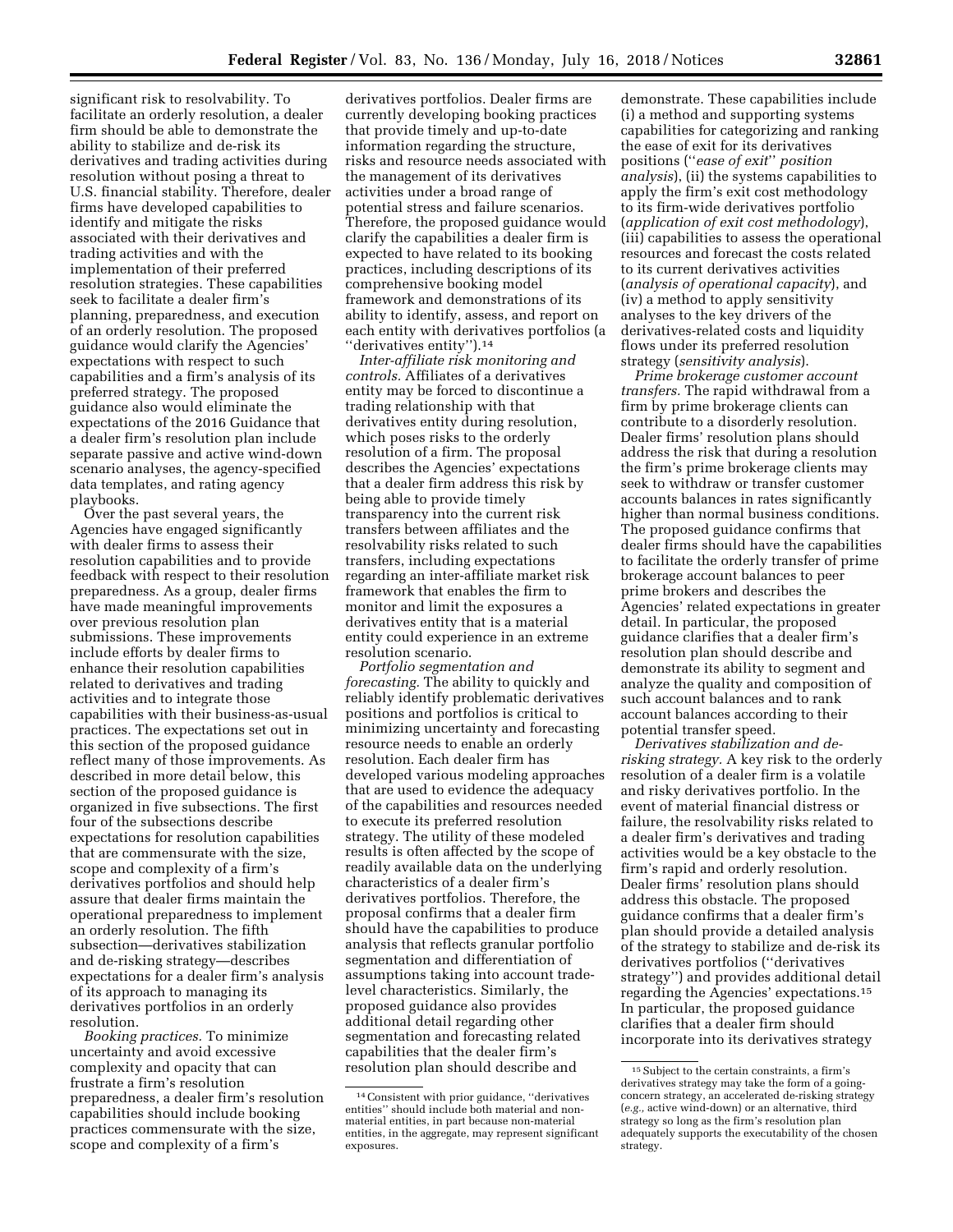assumptions consistent with the lack of access to the bilateral OTC derivatives market at the start of its resolution period. The proposed guidance also confirms or clarifies expectations related to other elements that should be addressed in the firm's analysis of its derivatives strategy, including the incorporation of resource needs into RLEN and RCEN (*forecast of resource needs*), an analysis of any potential derivatives portfolio remaining after the resolution period (*potential residual derivatives portfolio*), and the impact (including on non-U.S. jurisdictions) from the assumed failure of a material derivatives entity (*non-surviving material entity analysis*).16

*Question 7: Do the proposed changes relative to the 2016 Guidance provide sufficient clarity or are additional clarifications required?* 

# *Consolidation of Existing Guidance*

In addition to the 2016 Guidance, the Agencies have also issued: the *Guidance for 2013 § 165(d) Annual Resolution Plan Submissions by Domestic Covered Companies that Submitted Initial Resolution Plans in 2012* (the ''2013 Guidance''); firm-specific feedback letters issued in 2014 and 2016; and the February 2015 staff communication regarding the 2016 plan submissions. The Agencies are considering consolidating all applicable guidance into a single document, which would provide the public with one source of applicable guidance to which to refer. The Agencies would also expect to incorporate aspects of the *Resolution Plan Frequently Asked Questions* issued May 2017 that may remain applicable.<sup>17</sup> For example, the Agencies could add a section to the proposed guidance that includes the aspects of the 2013 Guidance that should remain applicable, such as the plan format description in the ''Format of 2013 Plan'' and ''Additional Format and Content Guidance'' sections, some of the central assumptions and stress scenarios in the ''Assumptions'' and ''Stress Scenarios'' sections, the process for addressing expected global cooperation described in the ''Global Cooperation'' section, and the considerations for

17*[https://www.fdic.gov/resauthority/](https://www.fdic.gov/resauthority/2017faqsguidance.pdf) [2017faqsguidance.pdf;](https://www.fdic.gov/resauthority/2017faqsguidance.pdf) [https://](https://www.federalreserve.gov/publications/files/resolution-plan-faqs.pdf) [www.federalreserve.gov/publications/files/](https://www.federalreserve.gov/publications/files/resolution-plan-faqs.pdf)  [resolution-plan-faqs.pdf](https://www.federalreserve.gov/publications/files/resolution-plan-faqs.pdf)*.

identifying material entities in the ''Material Entities'' section.

*Question 8: Should the Agencies consolidate all applicable guidance? If so, which aspects of the other guidance warrant inclusion, additional clarification or modification?* 

# **IV. Paperwork Reduction Act**

Certain provisions of the Rule contain ''collection of information'' requirements within the meaning of the Paperwork Reduction Act (''PRA'') of 1995 (44 U.S.C. 3501 through 3521). In accordance with the requirements of the PRA, a respondent is not required to respond to an information collection unless it displays a currently valid Office of Management and Budget (OMB) control number. The Agencies believe that the proposed changes to the 2016 Guidance would not result in an increase in information collection burden to the Covered Companies. The Agencies invite public comment on this assessment.

# **TEXT OF PROPOSED RESOLUTION PLANNING GUIDANCE FOR EIGHT LARGE, COMPLEX U.S. BANKING ORGANIZATIONS**

**Resolution Planning Guidance for Eight Large, Complex U.S. Banking Organizations** 

# *I. Introduction*

#### *II. Capital*

- *a. Resolution Capital Adequacy and Positioning (RCAP)*
- *b. Resolution Capital Execution Need (RCEN)*

#### *III. Liquidity*

- *a. Resolution Liquidity Adequacy and Positioning (RLAP)*
- *b. Resolution Liquidity Execution Need (RLEN)*
- *IV. Governance Mechanisms*
- *a. Playbooks and Triggers*
- *b. Pre-Bankruptcy Parent Support V. Operational*
- *a. Payment, Clearing, and Settlement Activities*
- *b. Managing, Identifying, and Valuing Collateral*
- *c. Management Information Systems*
- *d. Shared and Outsourced Services*
- *e. Legal Obstacles Associated with*
- *Emergency Motions*
- *VI. Legal Entity Rationalization and Separability* 
	- *a. Legal Entity Rationalization Criteria (LER Criteria)*
- *b. Separability*
- *VII. Derivatives and Trading Activities*
- *a. Booking Practices*
- *b. Inter-Affiliate Risk Monitoring and Controls*
- *c. Portfolio Segmentation and Forecasting d. Prime Brokerage Customer Account*
- *Transfers*
- *e. Derivatives Stabilization and De-risking Strategy*
- *VIII. Public Section*

### **I. Introduction**

*Resolution Plan Requirement:* Section 165(d) of the Dodd-Frank Wall Street Reform and Consumer Protection Act (12 U.S.C. 5365(d)) requires certain financial companies (''Covered Companies'') to report periodically to the Board of Governors of the Federal Reserve System (the ''Federal Reserve'' or ''Board'') and the Federal Deposit Insurance Corporation (the ''FDIC'') (together ''the Agencies'') the Companies' 18 Plans for Rapid and Orderly Resolution in the event of Material Financial Distress or failure. On November 1, 2011, the Agencies promulgated a joint rule (the ''Rule'') implementing the provisions of Section 165(d), 12 CFR parts 243 and 381.19 Certain Covered Companies meeting criteria set out in the Rule must file a resolution plan (''Plan'') annually or at a different time period specified by the Agencies.

*Overview of Guidance Document:*  This document is intended to assist the eight current U.S. Global Systemically Important Banks (''GSIBs'' or ''firms'') 20 in further developing their preferred resolution strategies. The document describes the expectations of the Agencies regarding these firms' resolution plans, and highlights specific areas where additional detail should be provided and where certain capabilities or optionality should be developed and maintained to demonstrate that each firm has considered fully, and is able to mitigate, obstacles to the successful implementation of the preferred strategy.<sup>21</sup>

This document is organized around a number of key vulnerabilities in resolution (i.e., capital; liquidity; governance mechanisms; operational; legal entity rationalization and separability; and derivatives and trading activities) that apply across resolution plans. Additional vulnerabilities or

18Capitalized terms not defined herein have the meaning set forth in the Rule.

19 76 Fed. Reg. 67323 (November 1, 2011) 20Bank of America Corporation, the Bank of New York Mellon Corporation, Citigroup Inc., the Goldman Sachs Group, Inc., JPMorgan Chase & Co., Morgan Stanley, State Street Corporation and Wells Fargo & Company.

21The 2013 Guidance, the 2014 Letter, and the 2015 Communication, as described in the 2016 letters to the firms, continue to be applicable (relevant dates should be updated appropriately), except to the extent superseded or supplemented by the provisions of this document. See Letters dated April 12, 2016, from the Board and FDIC to Bank of America Corporation, The Bank of New York Mellon Corporation, Citigroup Inc., the Goldman Sachs Group, Inc., JPMorgan Chase & Co., Morgan Stanley, State Street Corporation, and Wells Fargo & Company, available at *[https://](https://www.federalreserve.gov/supervisionreg/resolution-plans.htm)*

*[www.federalreserve.gov/supervisionreg/resolution](https://www.federalreserve.gov/supervisionreg/resolution-plans.htm)[plans.htm.](https://www.federalreserve.gov/supervisionreg/resolution-plans.htm)* 

<sup>16</sup>From the perspective of protecting U.S. financial stability, the risk of adverse regulatory actions that could impede an orderly resolution increases where a material entity's failure would have extraordinary impacts on local markets. Therefore, analysis of non-surviving material entities located in a non-U.S. jurisdiction should contemplate the impact on local markets.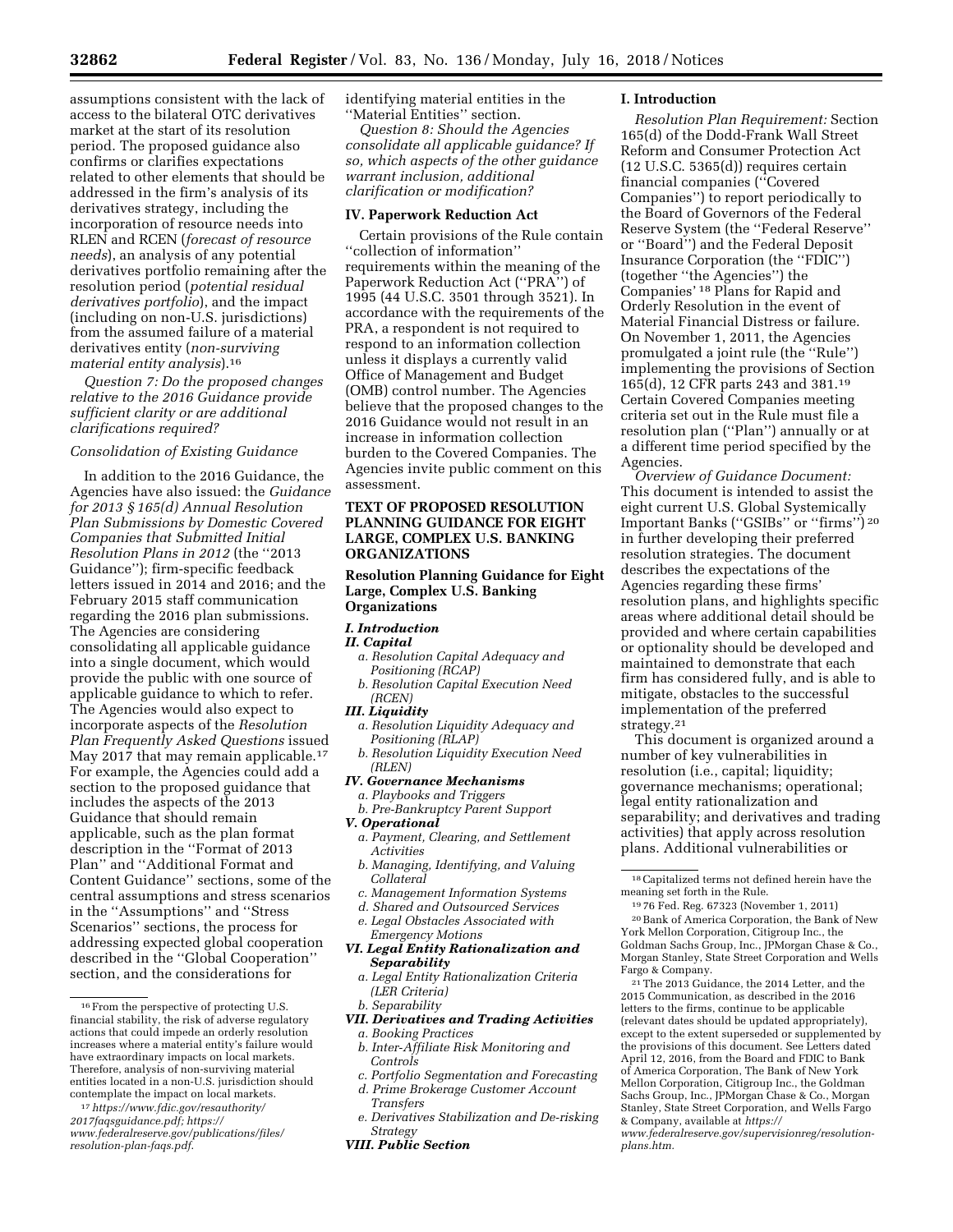obstacles may arise based on a firm's particular structure, operations, or resolution strategy. Each firm is expected to satisfactorily address these vulnerabilities in its Plan—e.g., by developing sensitivity analysis for certain underlying assumptions, enhancing capabilities, providing detailed analysis, or increasing optionality development, as indicated below.

The Agencies will review the Plan to determine if it satisfactorily addresses key potential vulnerabilities, including those detailed below. If the Agencies jointly decide that these matters are not satisfactorily addressed in the Plan, the Agencies may determine jointly that the Plan is not credible or would not facilitate an orderly resolution under the U.S. Bankruptcy Code.

# **II. CAPITAL**

*Resolution Capital Adequacy and Positioning (RCAP):* To help ensure that a firm's material entities 22 could operate while the parent company is in bankruptcy, the firm should have an adequate amount of loss-absorbing capacity to recapitalize those material entities. Thus, a firm should have outstanding a minimum amount of total loss-absorbing capital, as well as a minimum amount of long-term debt, to help ensure that the firm has adequate capacity to meet that need at a consolidated level (external TLAC).23

A firm's external TLAC should be complemented by appropriate positioning of additional loss-absorbing capacity within the firm (internal TLAC). The positioning of a firm's internal TLAC should balance the certainty associated with prepositioning internal TLAC directly at material entities with the flexibility provided by holding recapitalization resources at the parent (contributable resources) to meet unanticipated losses at material entities. That balance should take account of both pre-positioning at material entities and holding resources at the parent, and the obstacles associated with each. Accordingly, the firm should not rely exclusively on either full pre-positioning or parent contributable resources to recapitalize any material entity. The plan should describe the positioning of internal TLAC within the firm, along with analysis supporting such positioning.

Finally, to the extent that prepositioned internal TLAC at a material entity is in the form of intercompany

debt and there are one or more entities between that material entity and the parent, the firm should mitigate uncertainty related to potential creditor challenge; for example, by ensuring that the seniority and tenor of the intercompany debt is the same between all entities in the chain.

*Resolution Capital Execution Need (RCEN):* To support the execution of the firm's resolution strategy, material entities need to be recapitalized to a level that allows them to operate or be wound down in an orderly manner following the parent company's bankruptcy filing. The firm should have a methodology for periodically estimating the amount of capital that may be needed to support each material entity after the bankruptcy filing (RCEN). The firm's positioning of internal TLAC should be able to support the RCEN estimates. In addition, the RCEN estimates should be incorporated into the firm's governance framework to ensure that the parent company files for bankruptcy at a time that enables execution of the preferred strategy.

The firm's RCEN methodology should use conservative forecasts for losses and risk-weighted assets and incorporate estimates of potential additional capital needs through the resolution period,24 consistent with the firm's resolution strategy. However, the methodology is not required to produce aggregate losses that are greater than the amount of external TLAC that would be required for the firm under the Board's rule.25 The RCEN methodology should be calibrated such that recapitalized material entities have sufficient capital to maintain market confidence as required under the preferred resolution strategy. Capital levels should meet or exceed all applicable regulatory capital requirements for ''well-capitalized'' status and meet estimated additional capital needs throughout resolution. Material entities that are not subject to capital requirements may be considered sufficiently recapitalized when they have achieved capital levels typically required to obtain an investment-grade credit rating or, if the entity is not rated, an equivalent level of financial soundness. Finally, the methodology should be independently reviewed, consistent with the firm's corporate governance processes and controls for the use of models and methodologies.

# **III. LIQUIDITY**

The firm should have the liquidity capabilities necessary to execute its preferred resolution strategy, including those described in SR Letter 14–1.26 For resolution purposes, these capabilities should include having an appropriate model and process for estimating and maintaining sufficient liquidity at or readily available to material entities and a methodology for estimating the liquidity needed to successfully execute the resolution strategy, as described below.

*Resolution Liquidity Adequacy and Positioning (RLAP):* With respect to RLAP, the firm should be able to measure the stand-alone liquidity position of each material entity (including material entities that are non-U.S. branches)—i.e., the high-quality liquid assets (HQLA) at the material entity less net outflows to third parties and affiliates—and ensure that liquidity is readily available to meet any deficits. The RLAP model should cover a period of at least 30 days and reflect the idiosyncratic liquidity profile and risk of the firm. The model should balance the reduction in frictions associated with holding liquidity directly at material entities with the flexibility provided by holding HQLA at the parent available to meet unanticipated outflows at material entities. Thus, the firm should not rely exclusively on either full pre-positioning or the parent. The model 27 should ensure that the parent holding company holds sufficient HQLA (inclusive of its deposits at the U.S. branch of the lead bank subsidiary) to cover the sum of all stand-alone material entity net liquidity deficits. The stand-alone net liquidity position of each material entity (HQLA less net outflows) should be measured using the firm's internal liquidity stress test assumptions and should treat interaffiliate exposures in the same manner as third-party exposures. For example, an overnight unsecured exposure to an affiliate should be assumed to mature. Finally, the firm should not assume that a net liquidity surplus at one material entity could be moved to meet net

<sup>22</sup>The terms ''material entities,'' ''critical operations,'' and ''core business lines'' have the same meaning as in the Agencies' Rule.

<sup>23</sup> 82 Fed. Reg. 8266 (January 24, 2017).

<sup>24</sup>The resolution period begins immediately after the parent company bankruptcy filing and extends through the completion of the preferred resolution strategy.

<sup>25</sup>*See* 12 CFR 252.60–.65; 82 Fed. Reg. 8266 (January 24, 2017).

<sup>26</sup>SR Letter 14–1, ''Heightened Supervisory Expectations for Recovery and Resolution Preparedness for Certain Large Bank Holding Companies—Supplemental Guidance on Consolidated Supervision Framework for Large Financial Institutions'' (Jan. 24, 2014), available at *[http://www.federalreserve.gov/bankinforeg/](http://www.federalreserve.gov/bankinforeg/srletters/sr1401.pdf) [srletters/sr1401.pdf.](http://www.federalreserve.gov/bankinforeg/srletters/sr1401.pdf)* 

<sup>27</sup> ''Model'' refers to the set of calculations estimating the net liquidity surplus/deficit at each legal entity and for the firm in aggregate based on assumptions regarding available liquidity, e.g., HQLA, and third-party and interaffiliate net outflows.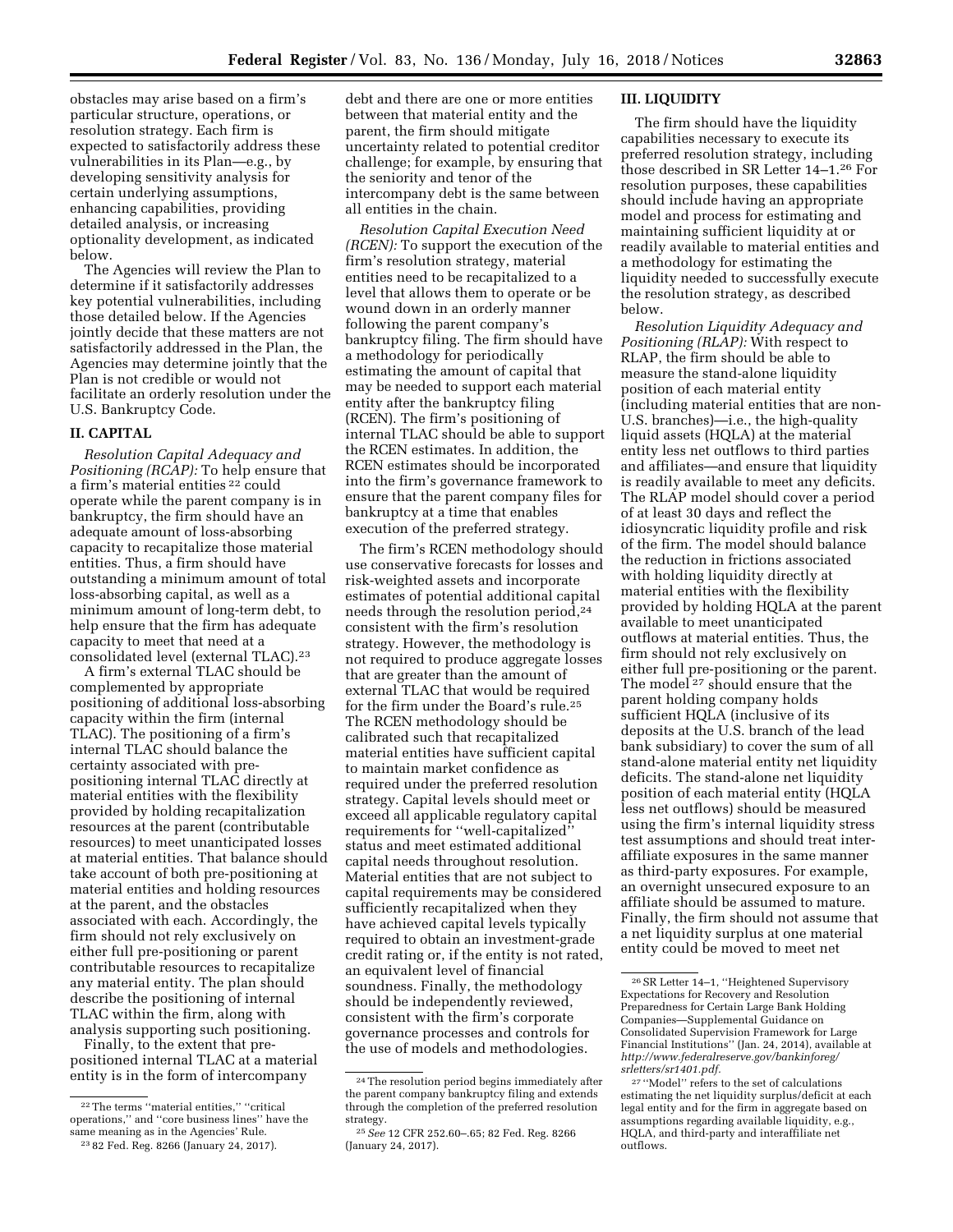liquidity deficits at other material entities or to augment parent resources.

Additionally, the RLAP methodology should take into account (A) the daily contractual mismatches between inflows and outflows; (B) the daily flows from movement of cash and collateral for all inter-affiliate transactions; and (C) the daily stressed liquidity flows and trapped liquidity as a result of actions taken by clients, counterparties, key financial market utilities (FMUs), and foreign supervisors, among others.

*Resolution Liquidity Execution Need (RLEN):* The firm should have a methodology for estimating the liquidity needed after the parent's bankruptcy filing to stabilize the surviving material entities and to allow those entities to operate post-filing. The RLEN estimate should be incorporated into the firm's governance framework to ensure that the firm files for bankruptcy in a timely way, i.e., prior to the firm's HQLA falling below the RLEN estimate.

The firm's RLEN methodology should: (A) Estimate the minimum operating

liquidity (MOL) needed at each material entity to ensure those entities could continue to operate post-parent's bankruptcy filing and/or to support a wind-down strategy;

(B) Provide daily cash flow forecasts by material entity to support estimation of peak funding needs to stabilize each entity under resolution;

(C) Provide a comprehensive breakout of all inter-affiliate transactions and arrangements that could impact the MOL or peak funding needs estimates; and

(D) Estimate the minimum amount of liquidity required at each material entity to meet the MOL and peak needs noted above, which would inform the firm's board(s) of directors of when they need to take resolution-related actions.

The MOL estimates should capture material entities' intraday liquidity requirements, operating expenses, working capital needs, and inter-affiliate funding frictions to ensure that material entities could operate without disruption during the resolution.

The peak funding needs estimates should be projected for each material entity and cover the length of time the firm expects it would take to stabilize that material entity. Inter-affiliate funding frictions should be taken into account in the estimation process.

The firm's forecasts of MOL and peak funding needs should ensure that material entities could operate postfiling consistent with regulatory requirements, market expectations, and the firm's post-failure strategy. These forecasts should inform the RLEN

estimate, i.e., the minimum amount of HQLA required to facilitate the execution of the firm's strategy. The RLEN estimate should be tied to the firm's governance mechanisms and be incorporated into the playbooks as discussed below to assist the board of directors in taking timely resolutionrelated actions.

# **IV. GOVERNANCE MECHANISMS**

*Playbooks and Triggers:* A firm should identify the governance mechanisms that would ensure execution of required board actions at the appropriate time (as anticipated under the firm's preferred strategy) and include pre-action triggers and existing agreements for such actions. Governance playbooks should detail the board and senior management actions necessary to facilitate the firm's preferred strategy and to mitigate vulnerabilities, and should incorporate the triggers identified below. The governance playbooks should also include a discussion of (A) the firm's proposed communications strategy, both internal and external; (B) the boards of directors' fiduciary responsibilities and how planned actions would be consistent with such responsibilities applicable at the time actions are expected to be taken; (C) potential conflicts of interest, including interlocking boards of directors; and (D) any employee retention policy. All responsible parties and timeframes for action should be identified. Governance playbooks should be updated periodically for all entities whose boards of directors would need to act in advance of the commencement of resolution proceedings under the firm's preferred strategy.

The firm should demonstrate that key actions will be taken at the appropriate time in order to mitigate financial, operational, legal, and regulatory vulnerabilities. To ensure that these actions will occur, the firm should establish clearly identified triggers linked to specific actions for:

(A) The escalation of information to senior management and the board(s) to potentially take the corresponding actions at each stage of distress postrecovery leading eventually to the decision to file for bankruptcy;

(B) Successful recapitalization of subsidiaries prior to the parent's filing for bankruptcy and funding of such entities during the parent company's bankruptcy to the extent the preferred strategy relies on such actions or support; and

(C) The timely execution of a bankruptcy filing and related pre-filing actions.28

These triggers should be based, at a minimum, on capital, liquidity, and market metrics, and should incorporate the firm's methodologies for forecasting the liquidity and capital needed to operate as required by the preferred strategy following a parent company's bankruptcy filing. Additionally, the triggers and related actions should be specific.

Triggers linked to firm actions as contemplated by the firm's preferred strategy should identify when and under what conditions the firm, including the parent company and its material entities, would transition from business-as-usual conditions to a stress period and from a stress period to the runway and recapitalization/resolution periods. Corresponding escalation procedures, actions, and timeframes should be constructed so that breach of the triggers will allow prerequisite actions to be completed. For example, breach of the triggers needs to occur early enough to ensure that resources are available and can be downstreamed, if anticipated by the firm's strategy, and with adequate time for the preparation of the bankruptcy petition and first-day motions, necessary stakeholder communications, and requisite board actions. Triggers identifying the onset of the runway and recapitalization/ resolution periods, and the associated escalation procedures and actions, should be discussed directly in the governance playbooks.

*Pre-Bankruptcy Parent Support:* The resolution plan should include a detailed legal analysis of the potential state law and bankruptcy law challenges and mitigants to planned provision of capital and liquidity to the subsidiaries prior to the parent's bankruptcy filing (Support). Specifically, the analysis should identify potential legal obstacles and explain how the firm would seek to ensure that Support would be provided as planned. Legal obstacles include claims of fraudulent transfer, preference, breach of fiduciary duty, and any other applicable legal theory identified by the firm. The analysis also should include related claims that may prevent or delay an effective recapitalization, such as equitable claims to enjoin the transfer (e.g., imposition of a constructive trust by the court). The analysis should apply the actions contemplated in the plan

<sup>28</sup> Key pre-filing actions include the preparation of any emergency motion required to be decided on the first day of the firm's bankruptcy. *See*  ''*OPERATIONAL—Legal Obstacles Associated with Emergency Motions,*'' below.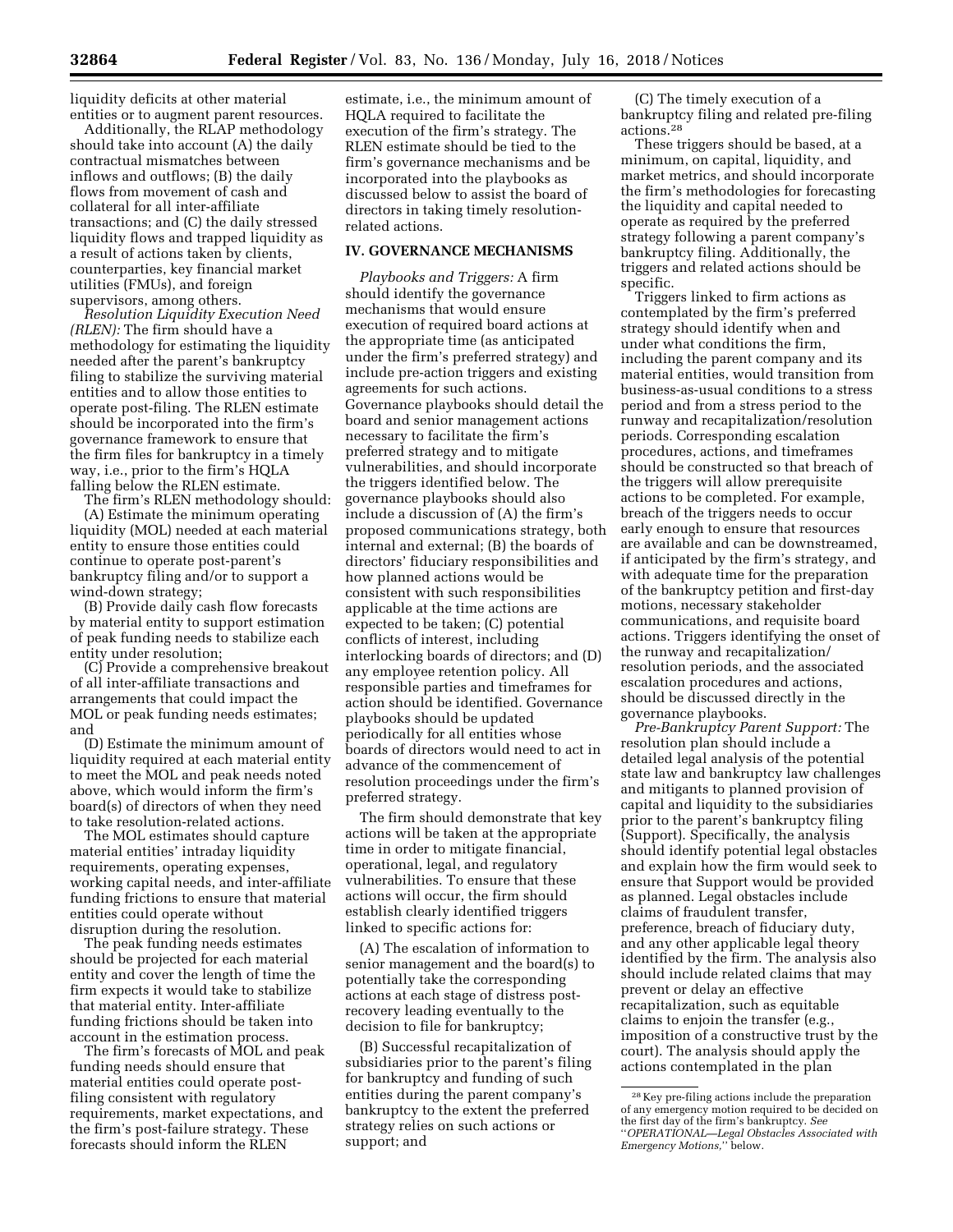regarding each element of the claim, the anticipated timing for commencement and resolution of the claims, and the extent to which adjudication of such claim could affect execution of the firm's preferred resolution strategy.

As noted, the analysis should include mitigants to the potential challenges to the planned Support. The plan should include the mitigant(s) to such challenges that the firm considers most effective. In identifying appropriate mitigants, the firm should consider the effectiveness of a contractually binding mechanism (CBM), pre-positioning of financial resources in material entities, and the creation of an intermediate holding company. Moreover, if the plan includes a CBM, the firm should consider whether it is appropriate that the CBM should have the following: (A) clearly defined triggers; (B) triggers that are synchronized to the firm's liquidity and capital methodologies; (C) perfected security interests in specified collateral sufficient to fully secure all Support obligations on a continuous basis (including mechanisms for adjusting the amount of collateral as the value of obligations under the agreement or collateral assets fluctuates); and (D) liquidated damages provisions or other features designed to make the CBM more enforceable. The firm also should consider related actions or agreements that may enhance the effectiveness of a CBM. A copy of any agreement and documents referenced therein (e.g., evidence of security interest perfection) should be included in the resolution plan.

The governance playbooks included in the resolution plan should incorporate any developments from the firm's analysis of potential legal challenges regarding the Support, including any Support approach(es) the firm has implemented. If the firm analyzed and addressed an issue noted in this section in a prior plan submission, the plan may reproduce that analysis and arguments and should build upon it to at least the extent described above. In preparing the analysis of these issues, firms may consult with law firms and other experts on these matters. The Agencies do not object to appropriate collaboration between firms, including through trade organizations and with the academic community, to develop analysis of common legal challenges and available mitigants.

# **V. OPERATIONAL**

### *Payment, Clearing, and Settlement Activities*

*Framework.* Maintaining continuity of payment, clearing, and settlement (PCS) services is critical for the orderly resolution of firms that are either users or providers,29 or both, of PCS services. A firm should demonstrate capabilities 30 for continued access to PCS services essential to an orderly resolution through a framework to support such access by:

• Identifying key clients,<sup>31</sup> FMUs, and agent banks, using both quantitative (volume and value) 32 and qualitative criteria;

• Mapping material entities, critical operations, core business lines, and key clients to both key FMUs and agent banks; and

• Developing a playbook for each key FMU and agent bank reflecting the firm's role(s) as a user and/or provider of PCS services.

The framework should address both direct relationships (e.g., firm's direct membership in the FMU, firm provides key clients with critical PCS services through its own operations, firm's contractual relationship with an agent bank) and indirect relationships (e.g., firm provides its clients with access to the relevant FMU or agent bank through the firm's membership to or relationship with that FMU or agent bank).

*Playbooks for Continued Access to PCS Services.* The firm is expected to provide a playbook for each key FMU and agent bank that addresses considerations that would assist the firm and its clients in maintaining continued access to PCS services in the period leading up to and including the firm's resolution. While the firm is not expected to incorporate a scenario in

30These capabilities may include those described in SR Letter 14–1.

31For purposes of this section V, a client is an individual or entity, including affiliates of the firm, that relies upon continued access to the firm's PCS services and any related credit or liquidity offered in connection with those services.

32Examples of quantitative criteria include not only the aggregate volumes and values of all transactions processed through an FMU but also assets under custody with an agent bank, the value of cash and securities settled through an agent bank, and extensions of intraday credit.

which it loses FMU or agent bank access into its preferred resolution strategy or its RLEN/RCEN estimates, each playbook should provide analysis of the financial and operational impact to the firm's material entities and key clients due to loss of access to the FMU or agent bank. Each playbook also should discuss any possible alternative arrangements that would allow the firm and its key clients continued access to PCS services in resolution. The firm should continue to engage with key FMUs, agent banks and clients, and playbooks should reflect any feedback received during such ongoing outreach.

*Content Related to Users of PCS Services.* Individual FMU and agent bank playbooks should include at a minimum:

• Description of the firm's relationship as a user with the key FMU or agent bank and the identification and mapping of PCS services to material entities, critical operations, and core business lines that use those PCS services;

• Discussion of the potential range of adverse actions that may be taken by that key FMU or agent bank when the firm is in resolution,<sup>33</sup> the operational and financial impact of such actions on each material entity, and contingency arrangements that may be initiated by the firm in response to potential adverse actions by the key FMU or key agent bank; and

• Discussion of PCS-related liquidity sources and uses in business-as-usual (BAU), in stress, and in the resolution period, presented by currency type (with U.S. dollar equivalent) and by material entity.

Æ PCS Liquidity Sources: These may include the amounts of intraday extensions of credit, liquidity buffer, inflows from FMU participants, and client prefunded amounts in BAU, in stress, and in the resolution period. The playbook should also describe intraday credit arrangements (e.g., facilities of the FMU, agent bank, or a central bank) and any similar custodial arrangements that allow ready access to a firm's funds for PCS-related FMU and agent bank obligations (including margin requirements) in various currencies, including placements of firm liquidity at central banks, FMUs, and agent banks.

Æ PCS Liquidity Uses: These may include firm and client margin, prefunding and intraday extensions of credit, including incremental amounts required during resolution.

<sup>29</sup>A firm is a user of PCS services if it uses the services of a financial market utility (FMU) through its membership in that FMU or an agent bank. A firm is a provider of PCS services if it provides its clients with access to an FMU or agent bank through the firm's membership to or relationship with that service provider (including providing PCS services to its client as an agent bank) or if it provides key clients with critical PCS services (e.g., the suspension or termination of such services would impact the key client's continued access to PCS services) through the firm's own operations.

<sup>33</sup>Potential adverse actions may include increased collateral and margin requirements and enhanced reporting and monitoring.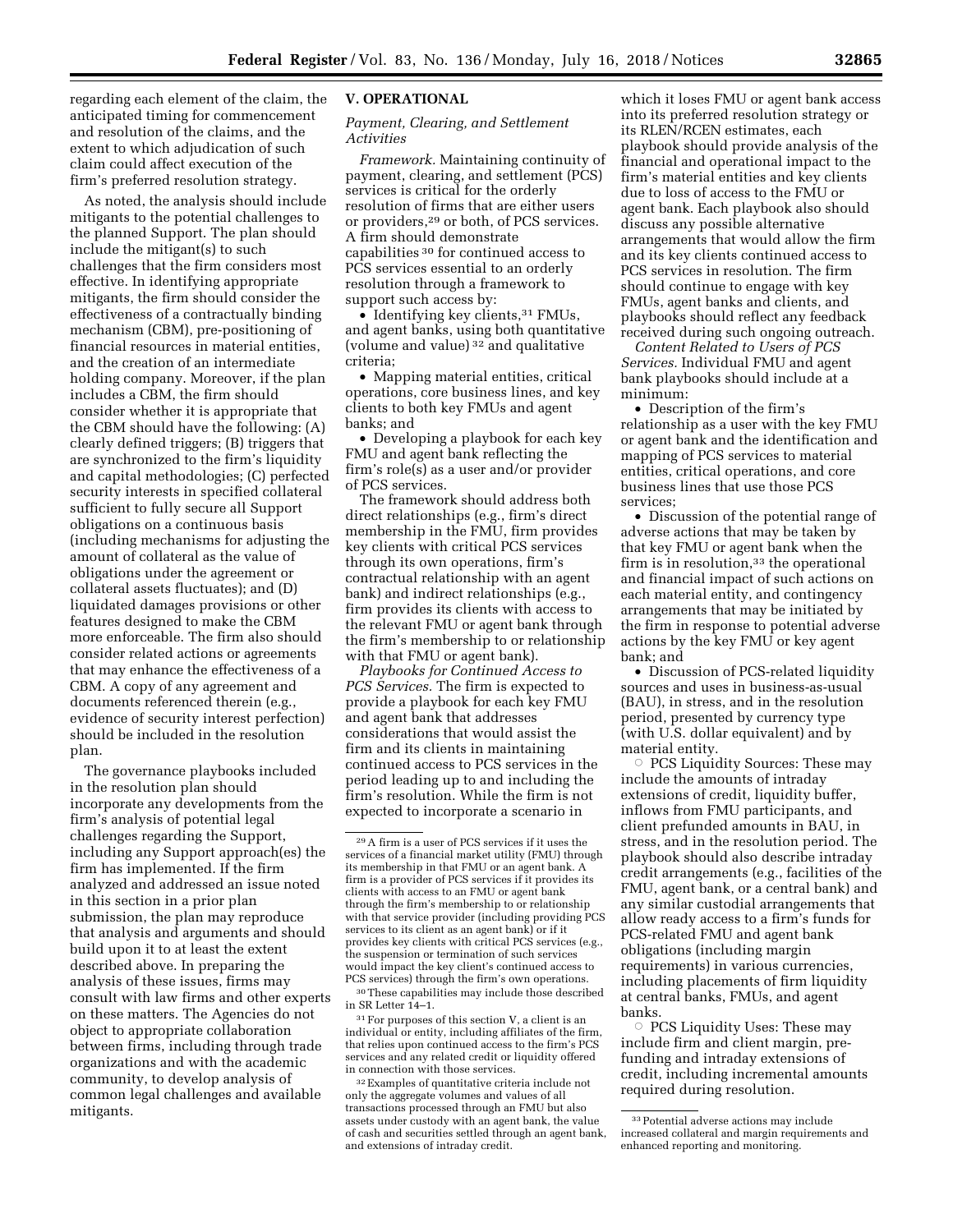$\circ$  Intraday Liquidity Inflows and Outflows: The playbook should describe the firm's ability to control intraday liquidity inflows and outflows and to identify and prioritize time-specific payments. The playbook should also describe any account features that might restrict the firm's ready access to its liquidity sources.

*Content Related to Providers of PCS Services.* Individual FMU and agent bank playbooks<sup>34</sup> should include at a minimum:

• Identification and mapping of PCS services to the material entities, critical operations, and core business lines that provide those PCS services, and a description of the scale and the way in which each provides PCS services;

• Identification and mapping of PCS services to key clients that rely upon the firm to provide those PCS services and any related credit or liquidity offered in connection with such services;

• Discussion of the potential range of firm contingency arrangements available to minimize disruption to the provision of PCS services to its clients, including the viability of transferring client activity and any related assets, as well as any alternative arrangements that would allow the firm's key clients continued access to critical PCS services if the firm could no longer provide such access (e.g., due to the firm's loss of FMU or agent bank access), and the financial and operational impacts of such arrangements;

• Description of the range of contingency actions that the firm may take concerning its provision of intraday credit to clients, including analysis quantifying the potential liquidity the firm could generate by taking such actions in stress and in the resolution period, such as (i) requiring clients to designate or appropriately pre-position liquidity, including through pre-funding of settlement activity, for PCS-related FMU and agent bank obligations at specific material entities of the firm (e.g., direct members of FMUs) or any similar custodial arrangements that allow ready access to clients' funds for such obligations in various currencies; (ii) delaying or restricting client PCS activity; and (iii) restricting, imposing conditions upon (e.g., requiring collateral), or eliminating the provision of intraday credit or liquidity to clients; and

• Description of how the firm will communicate to its key clients the potential impacts of implementation of any identified contingency arrangements or alternatives, including a description of the firm's methodology for determining whether any additional communication should be provided to some or all key clients (e.g., due to the client's BAU usage of that access and/ or related intraday credit or liquidity), and the expected timing and form of such communication.

*Managing, Identifying, and Valuing Collateral:* The firm should have the capabilities described in SR Letter 14– 1 related to managing, identifying, and valuing the collateral that it receives from and posts to external parties and its affiliates. Specifically, the firm should:

• Be able to query and provide aggregate statistics for all qualified financial contracts concerning crossdefault clauses, downgrade triggers, and other key collateral-related contract terms — not just those terms that may be impacted in an adverse economic environment — across contract types, business lines, legal entities, and jurisdictions;

• Be able to track both firm collateral sources (i.e., counterparties that have pledged collateral) and uses (i.e., counterparties to whom collateral has been pledged) at the CUSIP level on at least a t+1 basis;

• Have robust risk measurements for cross-entity and cross-contract netting, including consideration of where collateral is held and pledged;

• Be able to identify CUSIP and asset class level information on collateral pledged to specific central counterparties by legal entity on at least a t+1 basis;

• Be able to track and report on interbranch collateral pledged and received on at least a t+1 basis and have clear policies explaining the rationale for such inter-branch pledges, including any regulatory considerations; and

• Have a comprehensive collateral management policy that outlines how the firm as a whole approaches collateral and serves as a single source for governance.35

*Management Information Systems:*  The firm should have the management information systems (MIS) capabilities to readily produce data on a legal entity basis and have controls to ensure data integrity and reliability, as described in SR Letter 14–1. The firm also should perform a detailed analysis of the

specific types of financial and risk data that would be required to execute the preferred resolution strategy and how frequently the firm would need to produce the information, with the appropriate level of granularity.

*Shared and Outsourced Services:* The firm should maintain a fully actionable implementation plan to ensure the continuity of shared services that support critical operations and robust arrangements to support the continuity of shared and outsourced services. The firm should (A) maintain an identification of all shared services that support critical operations (critical services); (B) maintain a mapping of how/where these services support its core business lines and critical operations; (C) incorporate such mapping into legal entity rationalization criteria and implementation efforts; and (D) mitigate identified continuity risks through establishment of service-level agreements (SLAs) for all critical shared services. These SLAs should fully describe the services provided, reflect pricing considerations on an arm'slength basis where appropriate, and incorporate appropriate terms and conditions to (A) prevent automatic termination upon certain resolutionrelated events and (B) achieve continued provision of such services during resolution. The firm should also store SLAs in a central repository or repositories in a searchable format, develop and document contingency strategies and arrangements for replacement of critical shared services, and complete re-alignment or restructuring of activities within its corporate structure. In addition, the firm should ensure the financial resilience of internal shared service providers by maintaining working capital for six months (or through the period of stabilization as required in the firm's preferred strategy) in such entities sufficient to cover contract costs, consistent with the preferred resolution strategy.

The firm should identify all critical outsourced services that support critical operations and could not be promptly substituted. The firm should (A) evaluate the agreements governing these services to determine whether there are any that could be terminated despite continued performance upon the parent's bankruptcy filing, and (B) update contracts to incorporate appropriate terms and conditions to prevent automatic termination and facilitate continued provision of such services during resolution. Relying on entities projected to survive during resolution to avoid contract termination is insufficient to ensure continuity. In

<sup>34</sup>Where a firm is a provider of PCS services through the firm's own operations, the firm is expected to produce a playbook for the material entity that provides those services, including contingency arrangements to permit the firm's key clients to maintain continued access to PCS services.

<sup>&</sup>lt;sup>35</sup> The policy may reference subsidiary or related policies already in place, as implementation may differ based on business line or other factors.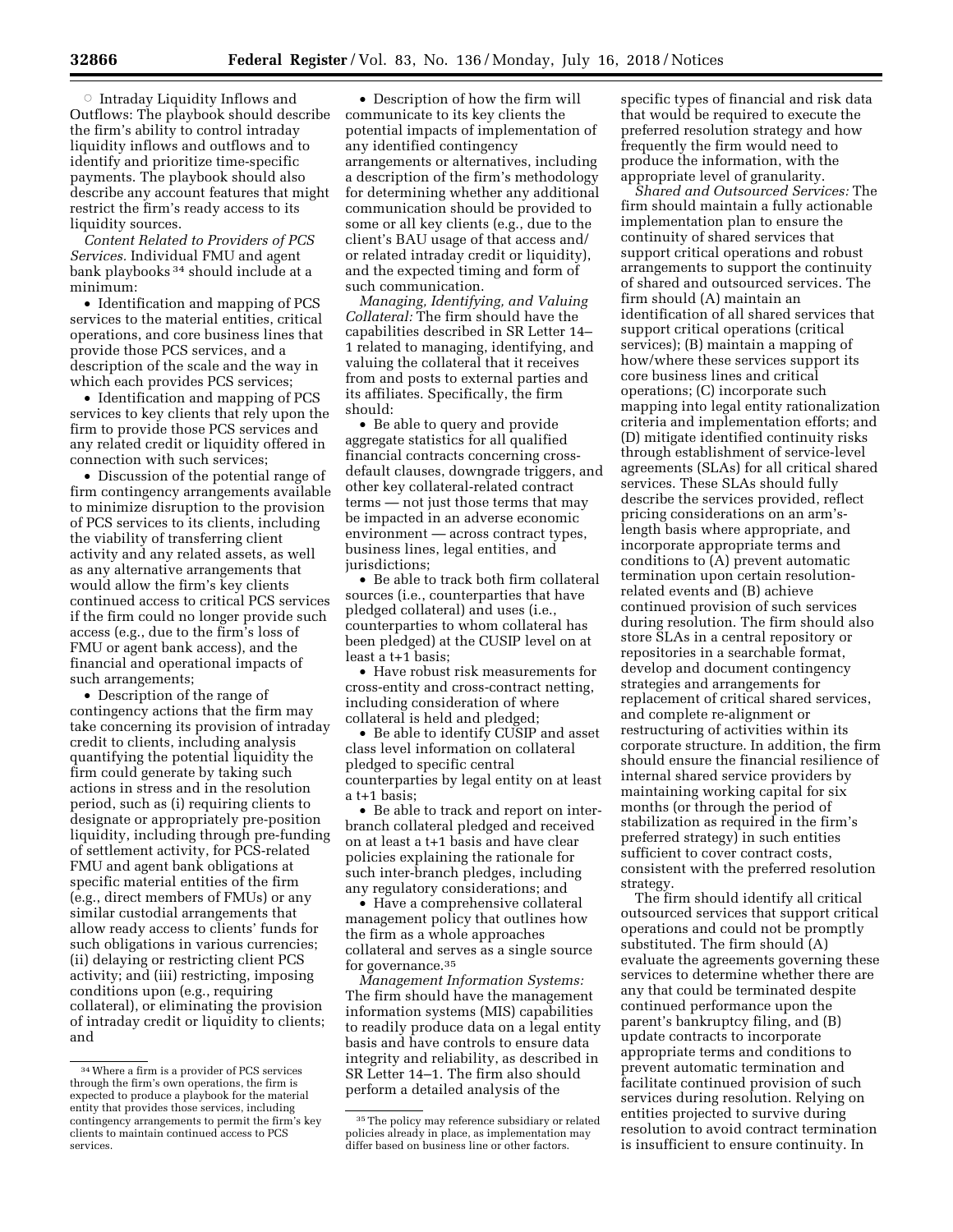the plan, the firm should document the amendment of any such agreements governing these services.

*Legal Obstacles Associated with Emergency Motions:* The Plan should address legal issues associated with the implementation of the stay on crossdefault rights described in Section 2 of the International Swaps and Derivatives Association 2015 Universal Resolution Stay Protocol (Protocol), similar provisions of any U.S. protocol,36 or other contractual provisions that comply with the Agencies' rules regarding stays from the exercise of cross-default rights in qualified financial contracts, to the extent relevant.37 Generally, the Protocol provides two primary methods of satisfying the stay conditions for covered agreements for which the affiliate in Chapter 11 proceedings has provided a credit enhancement (A) transferring all such credit enhancements to a Bankruptcy Bridge Company (as defined in the Protocol) (bridge transfer); or (B) having such affiliate remain obligated with respect to such credit enhancements in the Chapter 11 proceeding (elevation).38 A firm must file a motion for emergency relief (emergency motion) seeking approval of an order to effect either of these alternatives on the first day of its bankruptcy case.

*First-day Issues*—For each alternative the firm selects, the resolution plan should present the firm's analysis of issues that are likely to be raised at the hearing on the emergency motion and its best arguments in support of the emergency motion. A firm should include supporting legal precedent and describe the evidentiary support that the firm would anticipate presenting to the bankruptcy court — e.g., declarations or other expert testimony evidencing the solvency of transferred subsidiaries and that recapitalized entities have sufficient liquidity to perform their ongoing obligations.

For either alternative, the firm should address all potential significant legal obstacles identified by the firm. For

38Under its terms, the Protocol also provides for the transfer of credit enhancements to transferees other than a Bankruptcy Bridge Company.

example, the firm should address due process arguments likely to be made by creditors asserting that they have not had sufficient opportunity to respond to the emergency motion given the likelihood that a creditors' committee will not yet have been appointed. The firm also should consider, and discuss in its plan, whether it would enhance the successful implementation of its preferred strategy to conduct outreach to interested parties, such as potential creditors of the holding company and the bankruptcy bar, regarding the strategy.

If the firm chooses the bridge transfer alternative, its analysis and arguments should address at a minimum the following potential issues: (A) the legal basis for transferring the parent holding company's equity interests in certain subsidiaries (transferred subsidiaries) to a Bankruptcy Bridge Company, including the basis upon which the Bankruptcy Bridge Company would remain obligated for credit enhancements; (B) the ability of the bankruptcy court to retain jurisdiction, issue injunctions, or take other actions to prevent third parties from interfering with, or making collateral attacks on (i) a Bankruptcy Bridge Company, (ii) its transferred subsidiaries, or (iii) a trust or other legal entity designed to hold all ownership interests in a Bankruptcy Bridge Company (new ownership entity); and (C) the role of the bankruptcy court in granting the emergency motion due to public policy concerns—e.g., to preserve financial stability. The firm should also provide a draft agreement (e.g., trust agreement) detailing the preferred post-transfer governance relationships between the bankruptcy estate, the new ownership entity, and the Bankruptcy Bridge Company, including the proposed role and powers of the bankruptcy court and creditors' committee. Alternative approaches to these proposed posttransfer governance relationships should also be described, particularly given the strong interest that parties will have in the ongoing operations of the Bankruptcy Bridge Company and the likely absence of an appointed creditors' committee at the time of the hearing.

If the firm chooses the elevation alternative, the analysis and arguments should address at a minimum the following potential issues: (A) The legal basis upon which the parent company would seek to remain obligated for credit enhancements; (B) the ability of the bankruptcy court to retain jurisdiction, issue injunctions, or take other actions to prevent third parties from interfering with, or making collateral attacks on, the parent in

bankruptcy or its subsidiaries; and (C) the role of the bankruptcy court in granting the emergency motion due to public policy concerns—e.g., to preserve financial stability.

*Regulatory Implications*—The plan should include a detailed explanation of the steps the firm would take to ensure that key domestic and foreign authorities would support, or not object to, the emergency motion (including specifying the expected approvals or forbearances and the requisite format i.e., formal, affirmative statements of support or, alternatively, ''nonobjections''). The potential impact on the firm's preferred resolution strategy if a specific approval or forbearance cannot be timely obtained should also be detailed.

*Contingencies if Preferred Structure Fails*—The plan should consider contingency arrangements in the event the bankruptcy court does not grant the emergency motion—e.g., whether alternative relief could satisfy the Transfer Conditions and/or U.S. Parent debtor-in-possession (DIP) Conditions of the Protocol; 39 the extent to which action upon certain aspects of the emergency motion may be deferred by the bankruptcy court without interfering with the resolution; and whether, if the credit-enhancement-related protections are not satisfied, there are alternative strategies to prevent the closeout of qualified financial contracts with credit enhancements (or reduce such counterparties' incentives to closeout) and the feasibility of the alternative(s).

*Format*—If the firm analyzed and addressed an issue noted in this section in a prior plan submission, the plan may incorporate this analysis and arguments and should build upon it to at least the extent required above. A bankruptcy playbook, which includes a sample emergency motion and draft documents setting forth the post-transfer governance terms substantially in the form they would be presented to the bankruptcy court, is an appropriate vehicle for detailing the issues outlined in this section. In preparing analysis of these issues, the firm may consult with law firms and other experts on these matters. The Agencies do not object to appropriate collaboration among firms, including through trade organizations and with the academic community and bankruptcy bar, to develop analysis of common legal challenges and available mitigants.

<sup>36</sup>U.S. protocol has the same meaning as it does at 12 CFR 252.85(a). *See also* 12 CFR 382.5(a) (including a substantively identical definition).

<sup>37</sup>See 12 CFR part 47, 252.81-.88, and part 382 (together, the ''QFC stay rules''). If the firm complies with the QFC stay rules other than through adherence to the Protocol, the plan also should explain how the alternative compliance method differs from Protocol, how those differences affect the analysis and other expectations of this ''Legal Obstacles Associated with Emergency Motions'' section, and how the firm plans to satisfy any different conditions or requirements of the alternative compliance method.

<sup>39</sup>*See* Protocol sections 2(b)(ii) and (iii) and related definitions.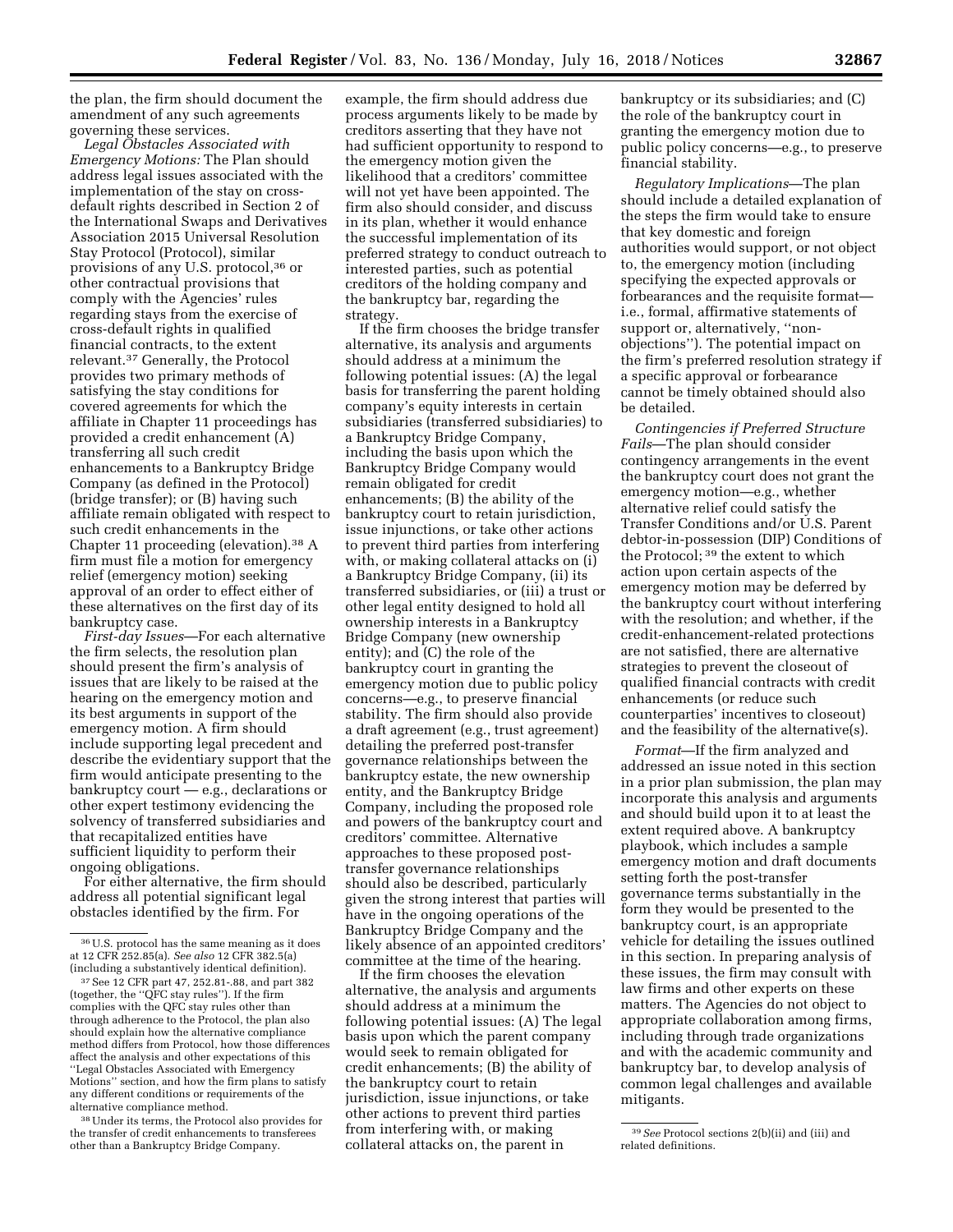### **VI. LEGAL ENTITY RATIONALIZATION AND SEPARABILITY**

*Legal Entity Rationalization Criteria (LER Criteria):* A firm should develop and implement legal entity rationalization criteria that support the firm's preferred resolution strategy and minimize risk to U.S. financial stability in the event of the firm's failure. LER Criteria should consider the best alignment of legal entities and business lines to improve the firm's resolvability under different market conditions. LER Criteria should govern the firm's corporate structure and arrangements between legal entities in a way that facilitates the firm's resolvability as its activities, technology, business models, or geographic footprint change over time.

Specifically, application of the criteria should:

(A) Facilitate the recapitalization and liquidity support of material entities, as required by the firm's resolution strategy. Such criteria should include clean lines of ownership, minimal use of multiple intermediate holding companies, and clean funding pathways between the parent and material operating entities;

(B) Facilitate the sale, transfer, or wind-down of certain discrete operations within a timeframe that would meaningfully increase the likelihood of an orderly resolution of the firm, including provisions for the continuity of associated services and mitigation of financial, operational, and legal challenges to separation and disposition;

(C) Adequately protect the subsidiary insured depository institutions from risks arising from the activities of any nonbank subsidiaries of the firm (other than those that are subsidiaries of an insured depository institution); and

(D) Minimize complexity that could impede an orderly resolution and minimize redundant and dormant entities.

These criteria should be built into the firm's ongoing process for creating, maintaining, and optimizing its structure and operations on a continuous basis.

*Separability:* The firm should identify discrete operations that could be sold or transferred in resolution, which individually or in the aggregate would provide meaningful optionality in resolution under different market conditions. The actionability of those options should be supported by the firm's criteria and analysis required by

SR Letter 14–8.40 Additionally, this analysis should facilitate buyer due diligence and include carve-out financial statements, valuation analysis, and a legal risk assessment. Further, the firm should establish a data room to collect and refresh annually the analyses above, as well as other information pertinent to a potential divestiture of the business.

Within the plan, the firm should demonstrate how the firm's LER Criteria and implementation efforts meet the guidance above. The plan should also provide the separability analysis noted above. Finally, the plan should include a description of the firm's legal entity rationalization governance process.

# **VII. DERIVATIVES AND TRADING ACTIVITIES**

#### *Applicability.*

This section of the proposed guidance applies to Bank of America Corporation, Citigroup Inc., Goldman Sachs Group, Inc., JP Morgan Chase & Co., Morgan Stanley, and Wells Fargo & Company (each, a ''dealer firm'').

### *Booking Practices.*

A dealer firm should have booking practices commensurate with the size, scope, and complexity of a firm's derivatives portfolios,<sup>41</sup> including systems capabilities to track and monitor market, credit, and liquidity risk transfers between entities. The following booking practices-related capabilities should be addressed in a dealer firm's resolution plan:

*Derivatives booking framework.* A dealer firm should have a comprehensive booking model framework that articulates the principles, rationales, and approach to implementing its firm-wide booking practices. The framework and its underlying components should be documented and adequately supported by internal controls (e.g., procedures, systems, and processes). Taken together, the derivatives booking framework and its components should provide transparency with respect to (i) what is being booked (e.g., product/ counterparty), (ii) where it is being booked (e.g., legal entity/geography), (iii) by whom it is booked (e.g., business/trading desk); (iv) why it is booked that way (e.g., drivers/ rationales); and (v) what controls are in

place to monitor and manage those practices (e.g., governance/information systems) 42. The dealer firm's resolution plan should include detailed descriptions of the framework and each of its material components. In particular, a dealer firm's resolution plan should include descriptions of the documented booking models covering its firm-wide derivatives portfolio.43 The descriptions should provide clarity with respect to the underlying trade flows (e.g., the mapping of trade flows based on multiple trade characteristics as decision points that determine on which entity a trade is booked, if risk is transferred, and at which entity that risk is subsequently managed). For example, a firm may choose to incorporate decision trees that depict the multiple trade flows within each documented booking model.44 Furthermore, a dealer firm's resolution plan should describe its end-to-end trade booking and reporting processes, including a description of the current scope of automation (e.g., automated trade flows and detective monitoring) for the systems controls applied to its documented booking models. The plan should also discuss why the firm believes its current (or planned) scope of automation is sufficient for managing its derivatives activities and executing its preferred resolution strategy.45

43The firm should at least document booking models that, in the aggregate, represent the vast majority of the firm's derivatives transactions, e.g., booking models that represent no less than 95% of a dealer firm's derivatives transactions measured by firm-wide derivatives notional and by firm-wide gross market value of derivatives. Presumably, each asset class/product would have a booking model that is a function of the firm's regulatory and risk management requirements, client's preference, and regulatory requirements specifically for the underlying asset class, and other transaction related considerations.

44Some firms use trader mandates or similar controls to constrain the potential trading strategies that can be pursued by a business and to monitor the permissibility of booking activity. However, the mapping of trader mandates alone, especially those mandates that grant broad permissibility, may not provide sufficient distinction between booking model trade flows.

45Effective preventative (up-front) and detective (post-booking) controls embedded in a dealer firm's derivatives booking processes can help avoid and/ or timely remediate trades that do not align with a documented booking model or related risk limits. Firms typically use a combination of manual and automated control functions. Although automation may not be best suited for all control functions, as compared to manual methods it can improve consistency and traceability with respect to derivatives booking practices. Nonetheless, nonautomated methods can also be effective when supported by other internal controls (e.g., robust detective monitoring and escalation protocols).

<sup>40</sup>SR Letter 14–8, ''Consolidated Recovery Planning for Certain Large Domestic Bank Holding Companies'' (Sept. 25, 2014), available at *[http://](http://www.federalreserve.gov/bankinforeg/srletters/sr1408.pdf) [www.federalreserve.gov/bankinforeg/srletters/](http://www.federalreserve.gov/bankinforeg/srletters/sr1408.pdf) [sr1408.pdf.](http://www.federalreserve.gov/bankinforeg/srletters/sr1408.pdf)* 

<sup>41</sup>A firm's derivatives portfolios include its derivatives positions and linked non-derivatives trading positions.

<sup>42</sup>The description of controls should include any components of the firm-wide market, credit, and liquidity risk management framework that are material to the management of its derivatives practices.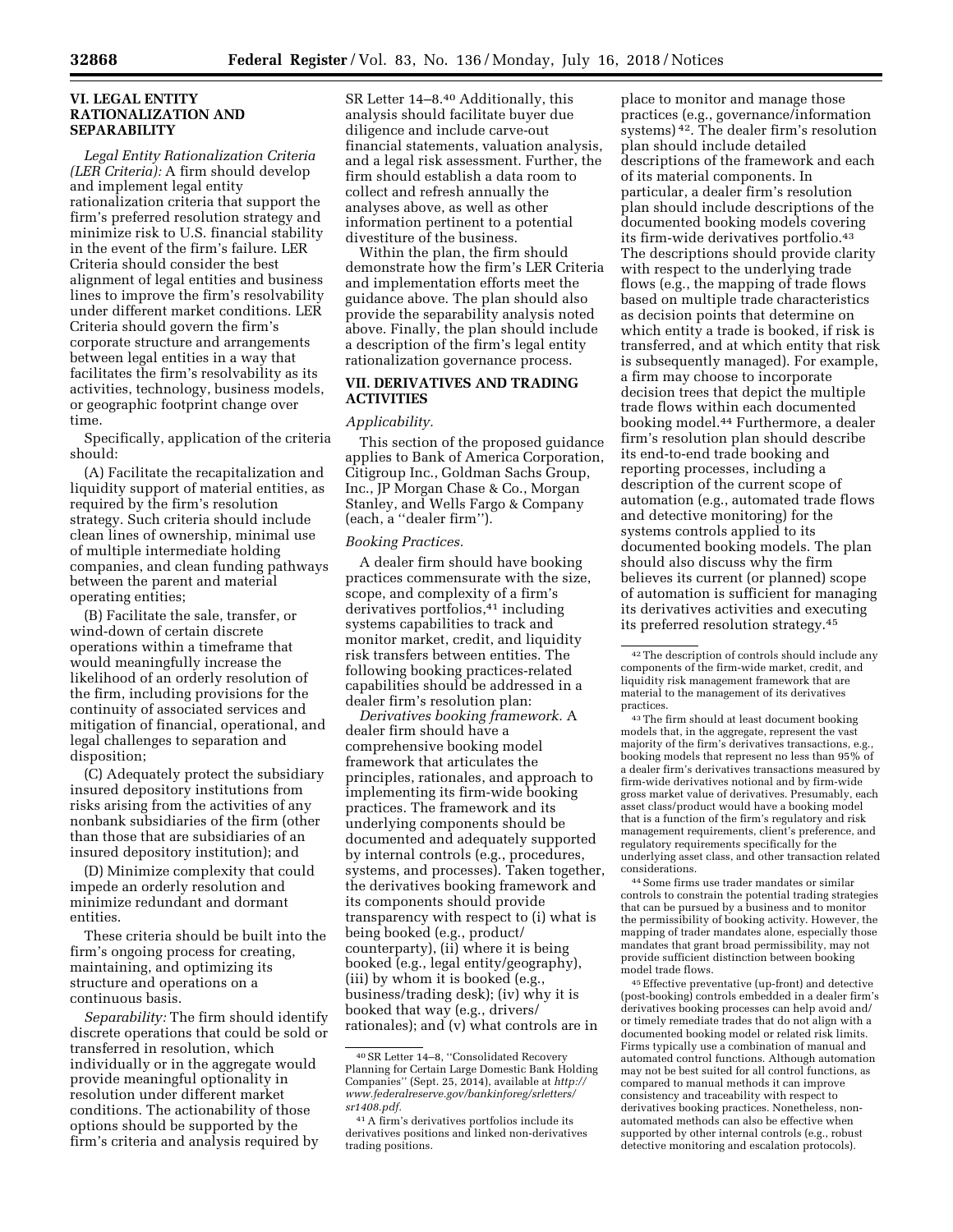*Derivatives entity analysis and reporting.* A dealer firm should have the ability to identify, assess, and report on each of its entities (material and nonmaterial) with derivatives portfolios (a ''derivatives entity''). First*,* the firm's resolution plan should describe its method (that may include both qualitative and quantitative criteria) for evaluating the significance of each derivatives entity both with respect to the firm's current activities and to its preferred resolution strategy.46 Second, a dealer firm's resolution plan should demonstrate (including through illustrative samples) its ability to readily generate current derivatives entity profiles that (i) cover all derivatives entities, (ii) are reportable in a consistent manner, and (iii) include information regarding current legal ownership structure, business activities/ volume, and risk profile (including applicable risk limits).

# *Inter-Affiliate Risk Monitoring and Controls.*

A dealer firm should be able to assess how the management of inter-affiliate risks can be affected in resolution, including the potential disruption in the risk transfers of trades between affiliate entities. Therefore, a dealer firm should have capabilities to provide timely transparency into the management of risk transfers between affiliates by maintaining an inter-affiliate market risk framework, consisting of at least the following two components 47:

1. A method for measuring, monitoring, and reporting the market risk exposures for a given material derivatives entity resulting from the termination of a specific counterparty or a set of counterparties (e.g., all trades with a specific affiliate or with all affiliates in a specific jurisdiction) 48; and

2. A method for identifying, estimating associated costs of, and evaluating the effectiveness of, a re-

47The inter-affiliate market risk framework is a supplement to the firm's systems capabilities to track and monitor market, credit, and liquidity risk transfers between entities.

hedge strategy in resolution put on by the same material derivatives entity.49

In determining the re-hedge strategy, the firm should consider whether the instruments used (and the risk factors and risk sensitives controlled for) are sufficiently tied to the material derivatives entity's trading and riskmanagement practices to demonstrate its ability to execute the strategy in resolution using existing resources (e.g., existing traders and systems).

A dealer firm's resolution plan should describe and demonstrate its interaffiliate market risk framework (discussed above). In addition, the firm's plan should provide detailed descriptions of its compression strategies used for executing its preferred strategy and how those strategies would differ from those used currently to manage its inter-affiliate derivatives activities. The plan should also include detailed descriptions of the firm's compression capabilities, the associated risks, and obstacles in resolution.

# *Portfolio Segmentation and Forecasting.*

A dealer firm should have the capabilities to produce analysis that reflects derivatives portfolio segmentation and differentiation of assumptions taking into account tradelevel characteristics. More specifically, a dealer firm should have the systems capabilities that would allow it to produce a spectrum of derivatives portfolio segmentation analysis using multiple segmentation dimensions, including (1) legal entity (and material entities that are branches), (2) trading desk and/or product, (3) cleared vs. clearable vs. non-clearable trades, (4) counterparty type, (5) currency, (6) maturity, (7) level of collateralization, and (8) netting set.50 A dealer firm should also have the capabilities to segment and analyze the full contractual maturity (run-off) profile of its external and inter-affiliate derivatives portfolios. The dealer firm's resolution plan should describe and demonstrate the firm's ability to segment and analyze its firm-

50The enumerated segmentation dimensions represent a minimum set of characteristics for differentiation of derivatives portfolios but are not intended as an exhaustive list of relevant dimensions. With respect to any product/asset class, a firm may have reasons for not capturing data on (or not using) one or more of the enumerated segmentation dimensions, but those reasons should be explained.

wide derivatives portfolio using the relevant segmentation dimensions and to report the results of such segmentation and analysis. In addition, the dealer firm's resolution plan should address the following segmentation and forecasting related capabilities:

''*Ease of exit*'' *position analysis.* A dealer firm should have, and its resolution plan should describe and demonstrate, a method and supporting systems capabilities for categorizing and ranking the ease of exit for its derivatives positions based on a set of well-defined and consistently applied segmentation criteria. These capabilities should cover the firm-wide derivatives portfolio and the resulting categories should represent a range in degree of difficulty (e.g., from easiest to most difficult to exit). The segmentation criteria should, at a minimum, reflect characteristics 51 that the firm believes could affect the level of financial incentive and operational effort required to facilitate the exit of derivatives portfolios (e.g., to motivate a potential step-in party to agree to the novation or an existing counterparty to bilaterally agree to a termination). Dealer firms should consider this methodology when separately identifying and analyzing the population of derivatives positions that it will include in the potential residual portfolio under the firm's preferred resolution strategy (discussed below).

*Application of exit cost methodology.*  Each dealer firm should have a methodology for forecasting the cost and liquidity needed to exit positions (e.g., terminate/tear-up, sell, novate, and compress), and the operational resources related to those exits, under the specific scenario adopted in the firm's preferred resolution strategy. To help preserve sufficient optionality with respect to managing and de-risking its derivatives portfolios in a resolution, a dealer firm should have the systems capabilities to apply its exit cost methodology to its firm-wide derivatives portfolio, at the segmentation levels the firm would likely apply to exit the particular positions (e.g., valuation segment level). The dealer firm's plan should provide detailed descriptions of the forecasting methodology (inclusive of any challenge and validation processes) and data systems and reporting capabilities. The firm should also describe and demonstrate the application of the exit cost method and systems capabilities to the firm-wide derivatives portfolio.

<sup>46</sup>The firm should leverage any existing methods and criteria it uses for other entity assessments (e.g., legal entity rationalization and/or the prepositioning of internal loss-absorbing resources). The firm's method for determining the significance of derivatives entities is allowed to diverge from the parameters for material entity designation under the Resolution Plan Rule (i.e., entities significant to the activities of a critical operation or core business line) but should be adequately supported and any differences should be explained.

<sup>48</sup>Firms may use industry market risk measures such as statistical risk measures (e.g., VaR or SVaR) or other risk measures (e.g., worst case scenario or stress test).

<sup>49</sup>A dealer firm's method may include an approach to identifying the risk factors and risk sensitivities, hedging instruments, and risk limits a derivatives entity would employ in its re-hedge strategy, and the quantification of any estimated basis risk that would result from hedging with only exchange-traded and centrally-cleared instruments in a severely adverse stress environment.

<sup>51</sup>Examples of characteristics that may affect the level of financial incentive and operational effort could include: product, size, clearability, currency, maturity, level of collateralization, and other risk characteristics.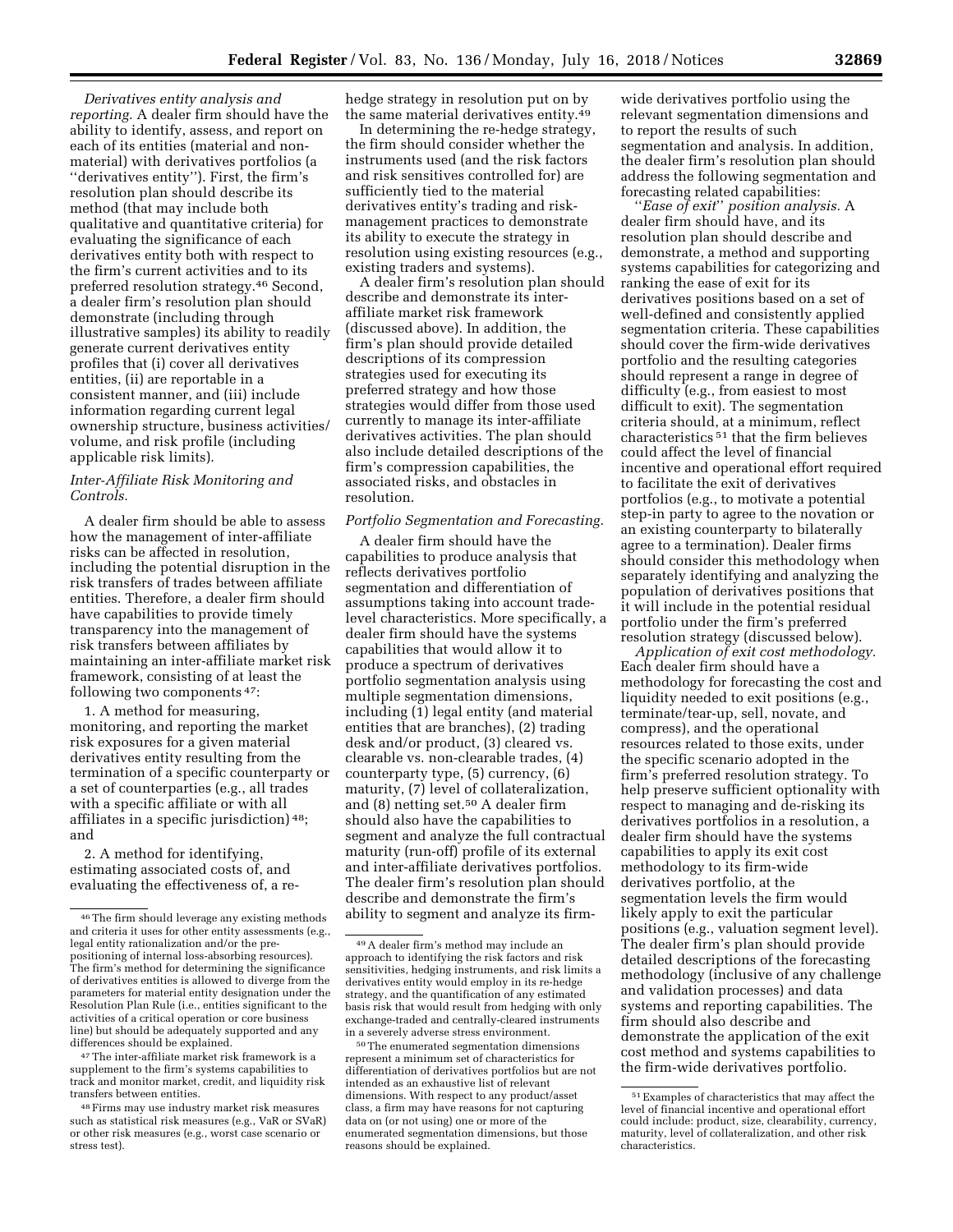*Analysis of operational capacity.* In resolution, a dealer firm should have the capabilities to forecast the incremental operational needs and expenses related to executing specific aspects of its preferred resolution strategy (e.g., executing timely derivatives portfolio novations). Therefore, a dealer firm should have, and its resolution plan should describe and demonstrate, the capabilities to assess the operational resources and forecast the costs (e.g., monthly expense rate) related to its current derivatives activities at an appropriately granular level and the incremental impact from executing its preferred resolution strategy.52 In addition, a dealer firm should have the ability to manage the logistical and operational challenges related to novating (selling) derivatives portfolios during a resolution, including the design and adjustment of novation packages. A dealer firm's resolution plan should describe its methodology and demonstrate its supporting systems capabilities for timely segmenting, packaging, and novating derivatives positions. In developing its methodology, a dealer firm should consider the systems capabilities that may be needed to reliably generate preliminary novation packages tailored to the risk appetites of potential step-in counterparties (buyers), as well as the novation portfolio profile information that may be most relevant to such counterparties.

*Sensitivity analysis.* A dealer firm should have a method to apply sensitivity analyses to the key drivers of the derivatives-related costs and liquidity flows under its preferred resolution strategy. A dealer firm's resolution plan should describe its method for (i) evaluating the materiality of assumptions and (ii) identifying those assumptions (or combinations of assumptions) that constitute the key drivers for its forecasts of operational and financial resource needs under the preferred resolution strategy. In addition, using its preferred resolution strategy as a baseline, the dealer firm's resolution plan should describe and demonstrate its approach to testing the sensitivities of the identified key drivers and the potential impact on its forecasts of resource needs.53

# *Prime Brokerage Customer Account Transfers.*

A dealer firm should have the operational capacity to facilitate the orderly transfer of prime brokerage accounts to peer prime brokers in periods of material financial distress and in resolution. The firm's plan should include an assessment of how it would transfer such accounts. This assessment should be informed by clients' relationships with other prime brokers, the use of automated and manual transaction processes, clients' overall long and short positions facilitated by the firm, and the liquidity of clients' portfolios. The assessment should also analyze the risks of and mitigants to the loss of customer-tocustomer internalization (e.g., the inability to fund customer longs with customer shorts), operational challenges, and insufficient staffing to effectuate the scale and speed of prime brokerage account transfers envisioned under the firm's preferred resolution strategy.

In addition, a dealer firm should describe and demonstrate its ability to segment and analyze the quality and composition of prime brokerage customer account balances based on a set of well-defined and consistently applied segmentation criteria (e.g., size, single-prime, platform, use of leverage, non-rehypothecatable securities, and liquidity of underlying assets). The capabilities should cover the firm's prime brokerage customer account balances, and the resulting segments should represent a range in potential transfer speed (e.g., from fastest to longest to transfer, from most liquid to least liquid). The selected segmentation criteria should, at a minimum, reflect characteristics 54 that the firm believes could affect the speed at which the client account balance would be transferred to an alternate prime broker.

# *Derivatives Stabilization and De-risking Strategy.*

A dealer firm's plan should provide a detailed analysis of the strategy to stabilize and de-risk its derivatives portfolios (''derivatives strategy'') that has been incorporated into its preferred resolution strategy.55 In developing its

55Subject to the relevant constraints, a firm's derivatives strategy may take the form of a goingderivatives strategy, a dealer firm should apply the following assumption constraints:

• *OTC derivatives market access:* At or before the start of the resolution period, each derivatives entity should be assumed to lack an investment-grade credit rating (e.g., unrated or downgraded below investment grade). The derivatives entity should also be assumed to have failed to establish or reestablish investment-grade status for the duration of the resolution period, unless the plan provides well-supported analysis to the contrary. As a result of the lack of investment grade status, it should be further assumed that the derivatives entity has no access to the bilateral OTC derivatives markets and must use exchange-traded and/or centrally-cleared instruments where any new hedging needs arise during the resolution period. Nevertheless, a dealer firm may assume the ability to engage in certain risk-reducing derivatives trades with bilateral OTC derivatives counterparties during the resolution period to facilitate novations with third parties and to close out inter-affiliate trades.56

• *Early exits (break clauses).* A dealer firm should assume that counterparties (external or affiliates) will exercise any contractual termination right, consistent with any rights stayed by the ISDA 2015 Universal Resolution Stay protocol or other applicable protocols or amendments 57, (i) that is available to the counterparty at or following the start

56A firm may engage in bilateral OTC derivatives trades with, for example, (i) external counterparties, to effect the novation of the firm's side of a derivatives contract to a new counterparty, bilateral OTC trades with the acquiring counterparty; and, (ii) inter-affiliate counterparties, where the trades with inter-affiliate counterparties (a) reduce the credit exposure of each participating counterparty and (b) do not materially increase the market risk of any such counterparty on a standalone basis, after taking into account hedging with exchangetraded and centrally-cleared instruments. The firm should demonstrate the risk-reducing nature of the trade on the basis of information that would be known to the firm at the time of the transaction.

57For each of the derivatives entities that have adhered to the Protocol, the dealer firm may assume that the protocol is in effect for all counterparties of that derivatives entity (except for any affiliated counterparty of the derivatives entity that has not yet adhered to the Protocol).

<sup>52</sup>At a minimum, a dealer firm should have separate categories for fixed and variable expenses. For example, more granular operational expenses could roll-up into categories for (i) fixedcompensation, (ii) fixed non-compensation, and (iii) variable cost.

<sup>53</sup>For example, key drivers of derivatives-related costs and liquidity flows might include the timing of derivatives unwind, cost of capital-related assumptions (target ROE, discount rate, WAL,

capital constraints, tax rate), operational cost reduction rate, and operational capacity for novations. Other examples of key drivers likely also include CCP margin flow assumptions and riskweighted assets forecast assumptions.

<sup>54</sup>For example, relevant characteristics might include: product, size, clearability, currency, maturity, level of collateralization, and other risk characteristics.

concern strategy, an accelerated de-risking strategy (e.g., active wind-down) or an alternative, third strategy so long as the firm's resolution plan adequately supports the execution of the chosen strategy. For example, a firm may choose a goingconcern scenario (e.g., derivatives entities reestablish investment grade status and do not enter a wind-down) as its derivatives strategy. Likewise, a firm may choose to adopt a combination of goingconcern and accelerated de-risking scenarios as its derivatives strategy. For example, the derivatives strategy could be a stabilization scenario for the lead bank entity and an accelerated de-risking scenario for the broker-dealer entities.